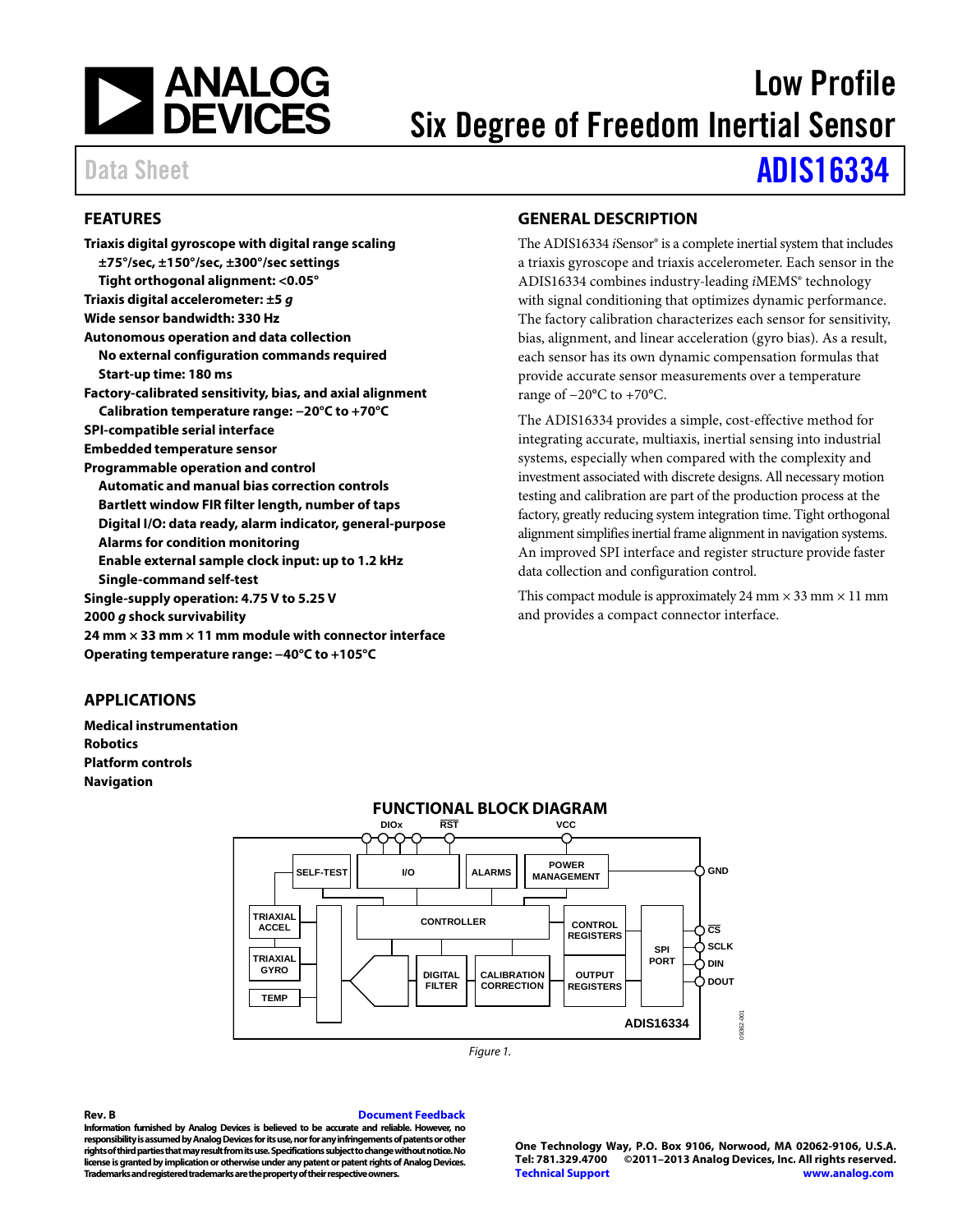# **ADIS16334**

# **TABLE OF CONTENTS**

# Point-of-Percussion/Linear-g Compensation ............................. 15

# <span id="page-1-0"></span>**REVISION HISTORY**

#### $5/13$ -Rev. A to Rev. B

| Changes to Features and General Description Section  1                                                                                                                                |        |
|---------------------------------------------------------------------------------------------------------------------------------------------------------------------------------------|--------|
| Deleted V <sub>II</sub> (CS Signal to Wake Up from Sleep Mode) of 0.55 V                                                                                                              |        |
|                                                                                                                                                                                       |        |
| Changed t <sub>STALL</sub> Burst Read Min from 1/f <sub>SCLK</sub> to N/A; Added                                                                                                      |        |
|                                                                                                                                                                                       |        |
|                                                                                                                                                                                       |        |
| $6/11$ —Rev. 0 to Rev. A                                                                                                                                                              |        |
| $\Omega$ , $\ldots$ $\ldots$ $\Gamma$ $\ldots$ $\Gamma$ $\ldots$ $\Gamma$ $\ldots$ $\Gamma$ $\ldots$ $\Gamma$ $\ldots$ $\Gamma$ $\ldots$ $\Gamma$ $\ldots$ $\Gamma$ $\ldots$ $\Gamma$ | $\sim$ |

| Changes to In-Run bias Stability Parameter, Table T |  |  |
|-----------------------------------------------------|--|--|
|                                                     |  |  |

#### 1/11-Revision 0: Initial Version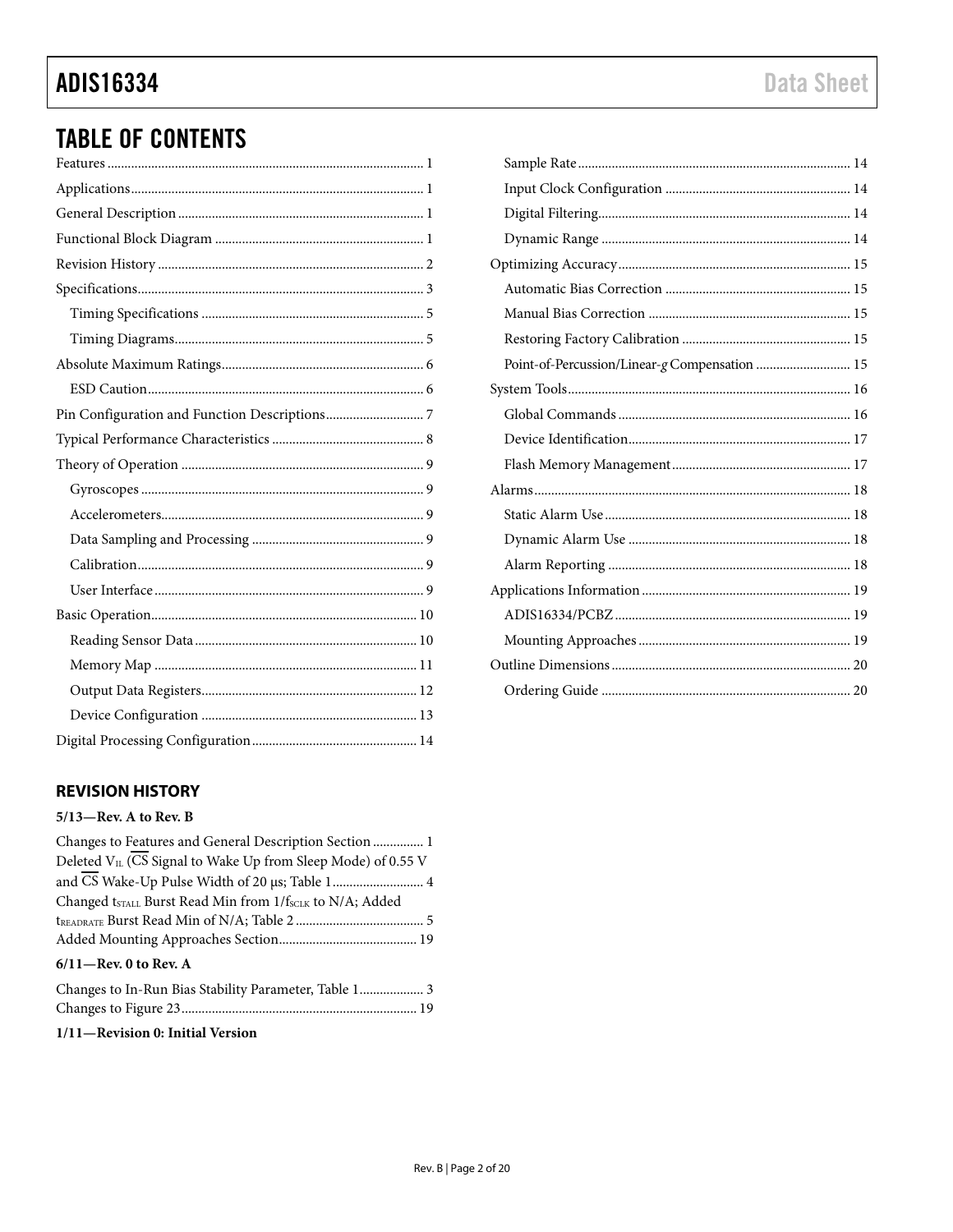# <span id="page-2-0"></span>**SPECIFICATIONS**

T<sub>A</sub> = 25°C, VCC = 5.0 V, angular rate = 0°/sec, dynamic range =  $\pm 300^{\circ}/\text{sec} \pm 1$  g, unless otherwise noted.

### <span id="page-2-1"></span>**Table 1.**

| <b>Parameter</b>                       | <b>Test Conditions/Comments</b>                        | Min    | <b>Typ</b>     | <b>Max</b> | Unit                        |
|----------------------------------------|--------------------------------------------------------|--------|----------------|------------|-----------------------------|
| <b>GYROSCOPES</b>                      |                                                        |        |                |            |                             |
| <b>Dynamic Range</b>                   |                                                        | ±300   | ±350           |            | $\degree$ /sec              |
| <b>Initial Sensitivity</b>             | Dynamic range $= \pm 300^{\circ}/sec$                  | 0.0495 | 0.05           | 0.0505     | °/sec/LSB                   |
|                                        | Dynamic range $= \pm 150^{\circ}/sec$                  |        | 0.025          |            | °/sec/LSB                   |
|                                        | Dynamic range = $\pm$ 75°/sec                          |        | 0.0125         |            | °/sec/LSB                   |
| Sensitivity Temperature Coefficient    | $-20^{\circ}C \leq T_A \leq +70^{\circ}C$              |        | ±40            |            | ppm/°C                      |
| Nonlinearity                           | Best-fit straight line                                 |        | ±0.1           |            | % of FS                     |
| Misalignment                           | Axis to axis                                           |        | ±0.05          |            | Degrees                     |
|                                        | Axis-to-frame (package)                                |        | ±0.5           |            | Degrees                     |
| <b>Initial Bias Error</b>              | $±1\sigma$                                             |        | ±3             |            | $\degree$ /sec              |
| In-Run Bias Stability                  | $1 \sigma$ , SMPL_PRD = 0x0001                         |        | 0.0072         |            | $\degree$ /sec              |
| Angular Random Walk                    | $1 \sigma$ , SMPL_PRD = 0x0001                         |        | $\overline{2}$ |            | $\frac{\circ}{\sqrt{hr}}$   |
| <b>Bias Temperature Coefficient</b>    | $-20^{\circ}C \leq T_A \leq +70^{\circ}C$              |        | $\pm 0.005$    |            | $\degree$ /sec/ $\degree$ C |
| Linear Acceleration Effect on Bias     | Any axis, $1 \sigma$ (MSC_CTRL[7] = 1)                 |        | ±0.05          |            | $\degree$ /sec/g            |
| <b>Bias Voltage Sensitivity</b>        | $VCC = 4.75 V$ to 5.25 V                               |        | ±0.3           |            | $\degree$ /sec/V            |
| <b>Output Noise</b>                    | ±300°/sec range, no filtering                          |        | 0.75           |            | °/sec rms                   |
| Rate Noise Density                     | $f = 25$ Hz, $\pm 300^{\circ}/sec$ range, no filtering |        | 0.044          |            | °/sec/√Hz rms               |
| 3 dB Bandwidth                         |                                                        |        | 330            |            | <b>Hz</b>                   |
| Sensor Resonant Frequency              |                                                        |        | 14.5           |            | kHz                         |
| <b>ACCELEROMETERS</b>                  | Each axis                                              |        |                |            |                             |
| <b>Dynamic Range</b>                   |                                                        | ±5     | ±5.25          |            | g                           |
| <b>Initial Sensitivity</b>             |                                                        | 0.99   | 1.00           | 1.01       | mg/LSB                      |
| Sensitivity Temperature Coefficient    | $-20^{\circ}C \leq T_A \leq +70^{\circ}C$              |        | ±40            |            | ppm/°C                      |
| Misalignment                           | Axis-to-axis                                           |        | ±0.1           |            | Degrees                     |
|                                        | Axis-to-frame (package)                                |        | ±0.5           |            | Degrees                     |
| Nonlinearity                           | Best-fit straight line                                 |        | ±0.1           |            | % of FS                     |
| <b>Initial Bias Error</b>              | $±1\sigma$                                             |        | ±12            |            | mg                          |
| In-Run Bias Stability                  | $1\sigma$                                              |        | 100            |            | $\mu$ g                     |
| <b>Velocity Random Walk</b>            | $1\sigma$                                              |        | 0.11           |            | $m/sec/\sqrt{hr}$           |
| <b>Bias Temperature Coefficient</b>    | $-20^{\circ}C \leq T_A \leq +70^{\circ}C$              |        | $\pm 0.06$     |            | mg/C                        |
| <b>Bias Voltage Sensitivity</b>        | $VCC = 4.75 V$ to 5.25 V                               |        | ±5             |            | mg/V                        |
| <b>Output Noise</b>                    | No filtering                                           |        | $\overline{4}$ |            | mg rms                      |
| <b>Noise Density</b>                   | No filtering                                           |        | 221            |            | $\mu g/\sqrt{Hz}$ rms       |
| 3 dB Bandwidth                         |                                                        |        | 330            |            | Hz                          |
| Sensor Resonant Frequency              |                                                        |        | 5.5            |            | kHz                         |
| TEMPERATURE SENSOR                     |                                                        |        |                |            |                             |
| <b>Scale Factor</b>                    | Output = $0x0000$ at $25^{\circ}C (\pm 5^{\circ}C)$    |        | 0.0678         |            | $\degree$ C/LSB             |
| LOGIC INPUTS <sup>1</sup>              |                                                        |        |                |            |                             |
| Input High Voltage, VIH                |                                                        | 2.0    |                |            | $\vee$                      |
| Input Low Voltage, VL                  |                                                        |        |                | 0.8        | $\vee$                      |
| Logic 1 Input Current, I <sub>IH</sub> | $V_{IH} = 3.3 V$                                       |        | ±0.2           | ±10        | μA                          |
| Logic 0 Input Current, IL              | $V_{IL} = 0 V$                                         |        |                |            |                             |
| All Pins Except RST                    |                                                        |        | 40             | 60         | μA                          |
| RST Pin                                |                                                        |        | 1              |            | mA                          |
| Input Capacitance, CIN                 |                                                        |        | 10             |            | pF                          |
| DIGITAL OUTPUTS <sup>1</sup>           |                                                        |        |                |            |                             |
| Output High Voltage, VOH               | $I_{\text{SOWRCE}} = 1.6 \text{ mA}$                   | 2.4    |                |            | V                           |
| Output Low Voltage, VoL                | $I_{SINK} = 1.6 mA$                                    |        |                | 0.4        | $\mathsf{V}$                |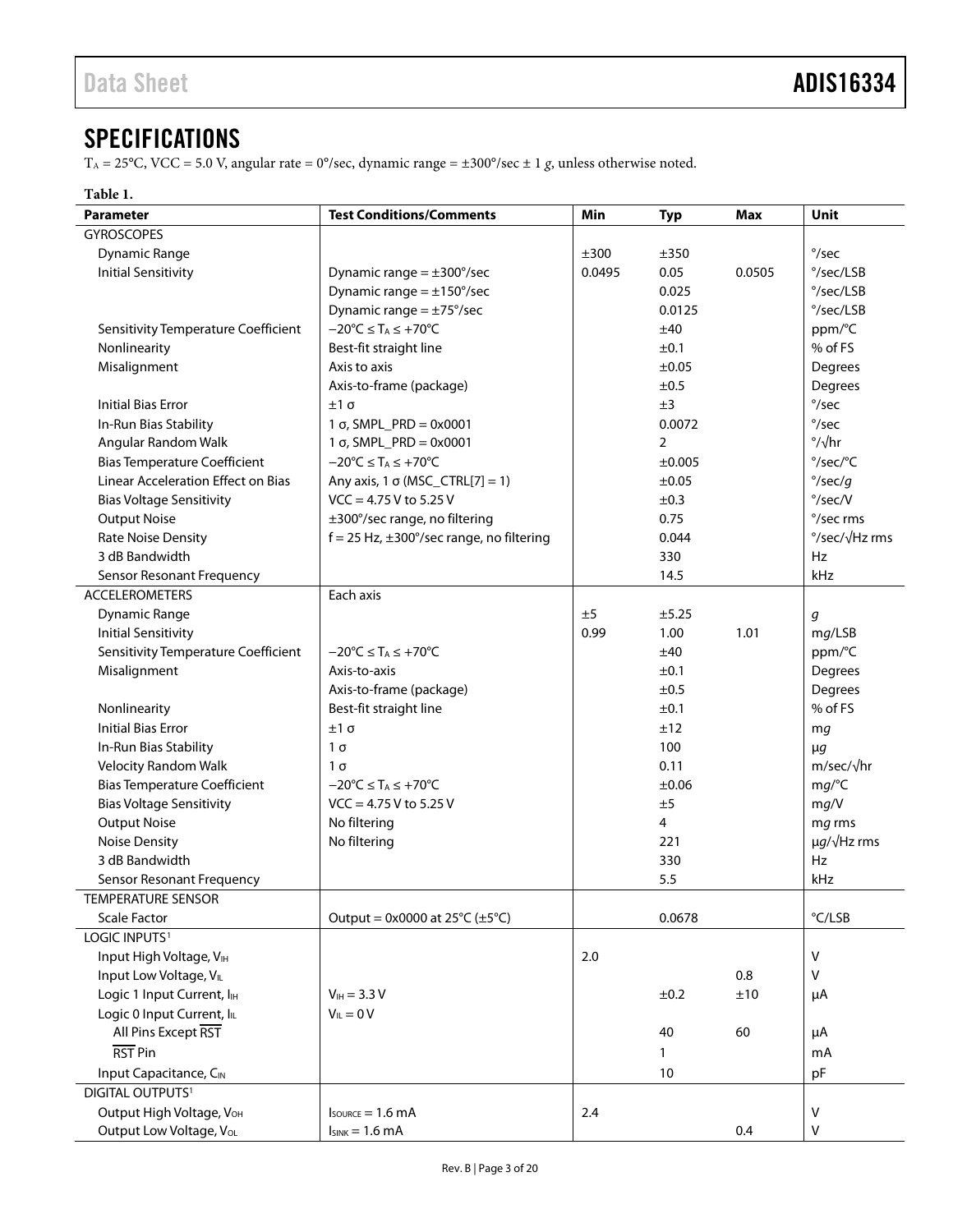# ADIS16334 Data Sheet

| <b>Parameter</b>              | <b>Test Conditions/Comments</b> | Min    | Typ   | Max  | <b>Unit</b> |
|-------------------------------|---------------------------------|--------|-------|------|-------------|
| <b>FLASH MEMORY</b>           | Endurance <sup>2</sup>          | 10,000 |       |      |             |
| Data Retention <sup>3</sup>   | 20<br>$T_1 = 85^{\circ}C$       |        |       |      | Years       |
| <b>FUNCTIONAL TIMES4</b>      | Time until data is available    |        |       |      |             |
| Power-On Start-Up Time        | Normal mode                     |        | 180   |      | ms          |
| Reset Recovery Time           | Normal mode                     |        | 60    |      | ms          |
| Flash Memory Test Time        | Normal mode                     |        | 20    |      | ms          |
| Self-Test Time                | SMPL $PRD = 0 \times 0001$      | 14     |       |      | ms          |
| <b>CONVERSION RATE</b>        |                                 |        |       |      |             |
| Internal Sample Rate          | SMPL $PRD = 0x0001$             |        | 819.2 |      | <b>SPS</b>  |
| Tolerance                     |                                 |        |       | ±3   | $\%$        |
| Sync Input Clock <sup>5</sup> | SMPL $PRD = 0x0000$             | 0.8    |       | 1.2  | kHz         |
| <b>POWER SUPPLY</b>           |                                 |        |       |      |             |
| Supply Voltage                |                                 | 4.75   | 5.0   | 5.25 | ٧           |
| Power Supply Current          |                                 |        | 47    |      | mA          |

<span id="page-3-0"></span><sup>1</sup> The digital I/O signals are driven by an internal 3.3 V supply, and the inputs are 5 V tolerant.

<sup>2</sup> Endurance is qualified as per JEDEC Standard 22, Method A117, and measured at −40°C, +25°C, +85°C, and +125°C.

 $^3$  The data retention lifetime equivalent is at a junction temperature (T,) of 85°C as per JEDEC Standard 22, Method A117. Data retention lifetime decreases with junction temperature.

<sup>4</sup> These times do not include thermal settling and internal filter response times (330 Hz bandwidth), which may affect overall accuracy.

<sup>5</sup> The sync input clock functions below the specified minimum value, at reduced performance levels.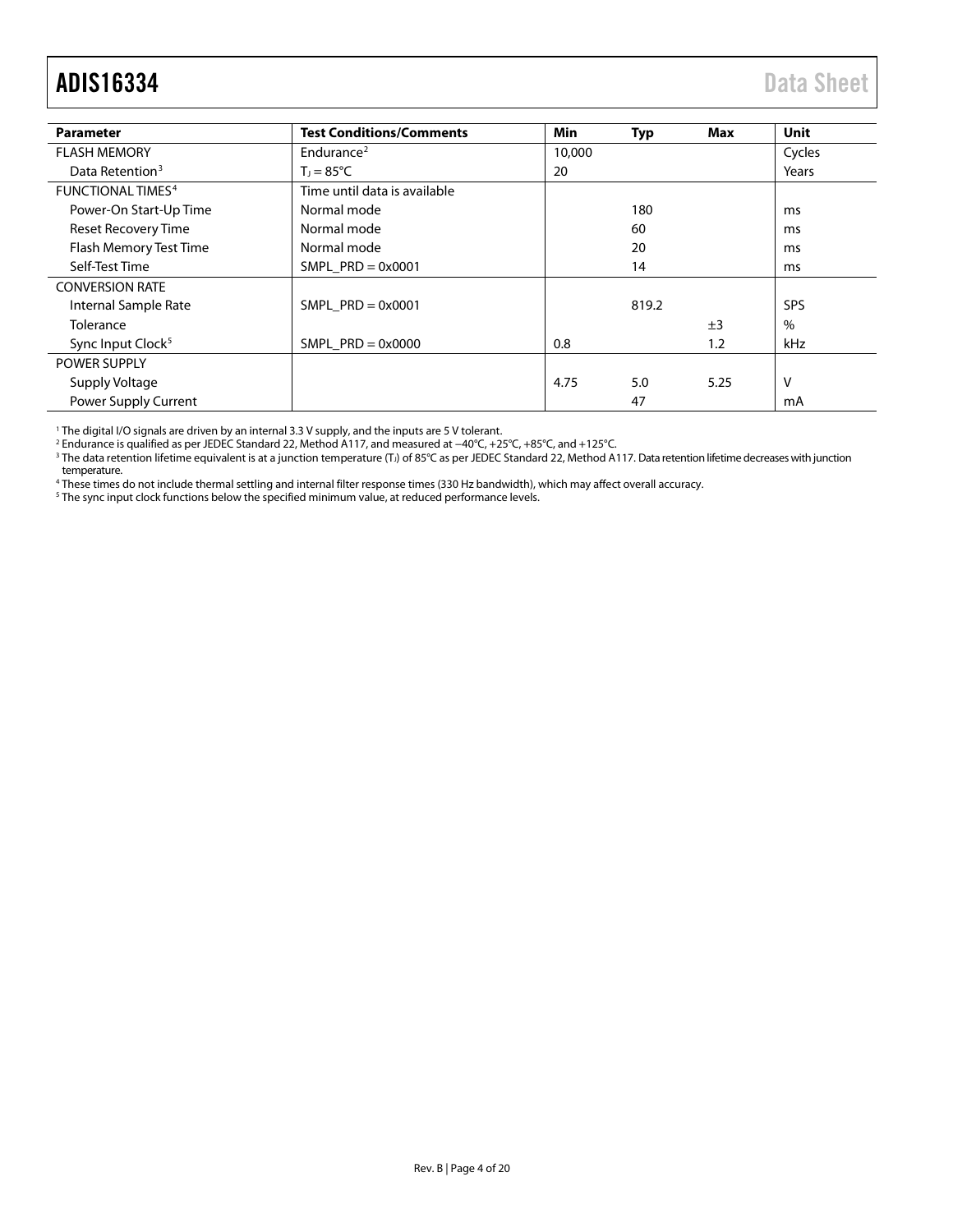09362-002

## <span id="page-4-0"></span>**TIMING SPECIFICATIONS**

 $T_A = 25$ °C, VCC = 5.0 V, unless otherwise noted.

#### <span id="page-4-2"></span>**Table 2.**

|                                   |                                        |                  | <b>Normal Read</b> |      |                  | <b>Burst Read</b> |      |            |
|-----------------------------------|----------------------------------------|------------------|--------------------|------|------------------|-------------------|------|------------|
| <b>Parameter</b>                  | <b>Description</b>                     | Min <sup>1</sup> | Typ                | Max  | Min <sup>1</sup> | Typ               | Max  | Unit       |
| f <sub>SCLK</sub>                 | Serial clock                           | 0.01             |                    | 2.0  | 0.01             |                   | 1.0  | <b>MHz</b> |
| <b>t</b> <sub>STALL</sub>         | Stall period between data              | 9                |                    |      | N/A <sup>2</sup> |                   |      | μs         |
| <b><i>UREADRATE</i></b>           | Read rate                              | 40               |                    |      | N/A <sup>2</sup> |                   |      | μs         |
| $t_{\overline{\text{CS}}}$        | Chip select to SCLK edge               | 48.8             |                    |      | 48.8             |                   |      | ns         |
| t <sub>DAV</sub>                  | DOUT valid after SCLK edge             |                  |                    | 100  |                  |                   | 100  | ns         |
| $t_{DSU}$                         | DIN setup time before SCLK rising edge | 24.4             |                    |      | 24.4             |                   |      | ns         |
| <b>t</b> <sub>DHD</sub>           | DIN hold time after SCLK rising edge   | 48.8             |                    |      | 48.8             |                   |      | ns         |
| tsclkr, tsclkf                    | <b>SCLK</b> rise/fall times            |                  | 5                  | 12.5 |                  | 5                 | 12.5 | ns         |
| t <sub>DR</sub> , t <sub>DF</sub> | DOUT rise/fall times                   |                  | 5                  | 12.5 |                  | 5                 | 12.5 | ns         |
| tses                              | CS high after SCLK edge                | 5                |                    |      | 5                |                   |      | ns         |
| t1                                | Input sync positive pulse width        | 5                |                    |      | 5                |                   |      | μs         |
| $t_{x}$                           | Input sync low time                    | 100              |                    |      | 100              |                   |      | μs         |
| t <sub>2</sub>                    | Input sync to data ready output        |                  | 600                |      |                  | 600               |      | μs         |
| t <sub>3</sub>                    | Input sync period                      | 833              |                    |      | 833              |                   |      | μs         |

1 Guaranteed by design and characterization, but not tested in production. 2 Does not apply to burst read.

<span id="page-4-1"></span>

<span id="page-4-3"></span>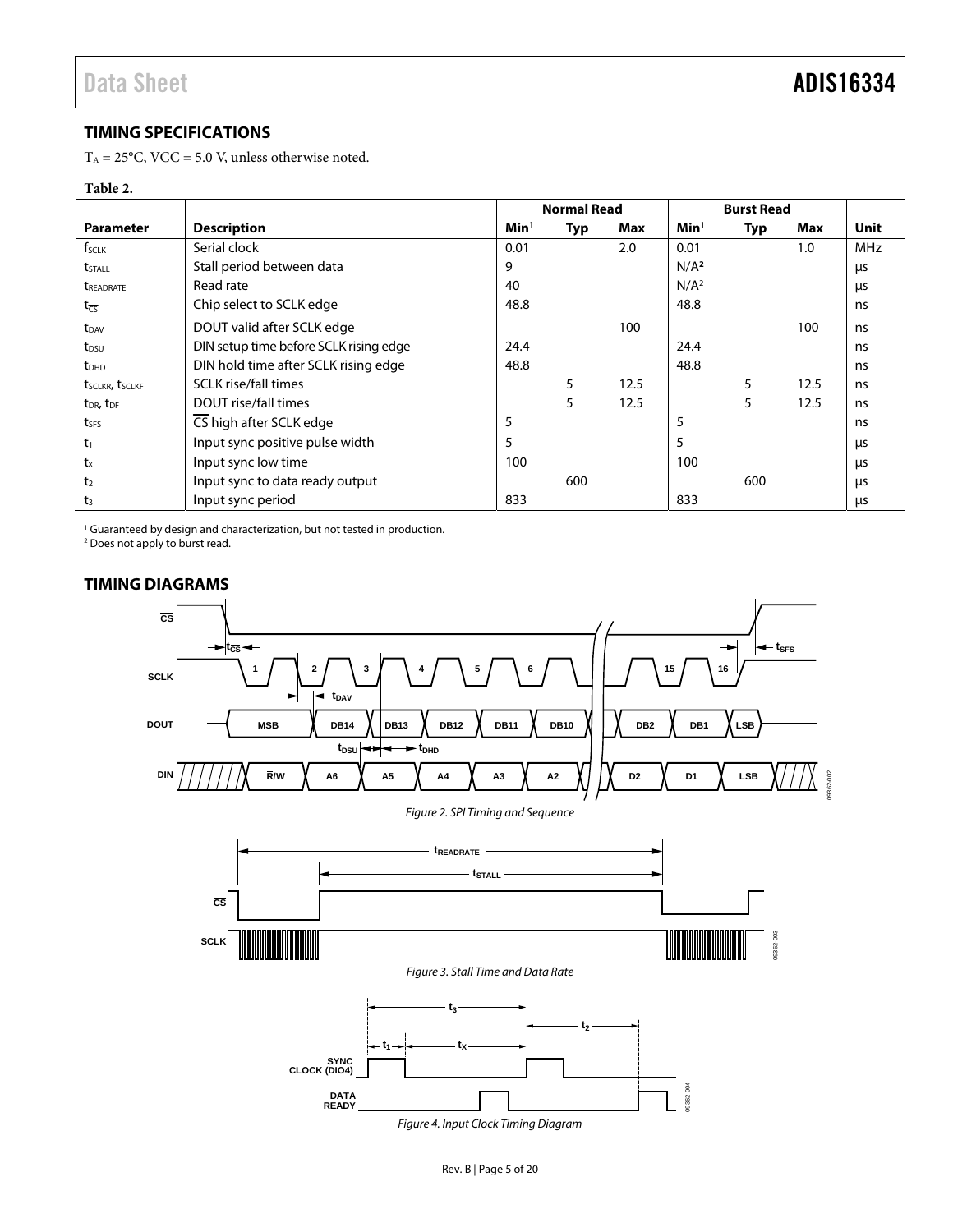# <span id="page-5-0"></span>ABSOLUTE MAXIMUM RATINGS

#### **Table 3.**

| <b>Parameter</b>                   | Rating                                              |
|------------------------------------|-----------------------------------------------------|
| Acceleration                       |                                                     |
| Any Axis, Unpowered                | 2000 $q$                                            |
| Any Axis, Powered                  | 2000 q                                              |
| VCC to GND                         | $-0.3$ V to $+6.0$ V                                |
| Digital Input Voltage to GND       | $-0.3$ V to $+5.3$ V                                |
| Digital Output Voltage to GND      | $-0.3$ V to VCC + 0.3 V                             |
| Analog Input to GND                | $-0.3 V$ to $+3.6 V$                                |
| <b>Operating Temperature Range</b> | $-40^{\circ}$ C to $+105^{\circ}$ C                 |
| Storage Temperature Range          | $-65^{\circ}$ C to +125 $^{\circ}$ C <sup>1,2</sup> |

<sup>1</sup> Extended exposure to temperatures outside the specified temperature range of −40°C to +105°C can adversely affect the accuracy of the factory calibration. For best accuracy, store the parts within the specified operating range of −40°C to +105°C.

<sup>2</sup> Although the device is capable of withstanding short-term exposure to 150°C, long-term exposure threatens internal mechanical integrity.

Stresses above those listed under Absolute Maximum Ratings may cause permanent damage to the device. This is a stress rating only; functional operation of the device at these or any other conditions above those indicated in the operational section of this specification is not implied. Exposure to absolute maximum rating conditions for extended periods may affect device reliability.

#### **Table 4. Package Characteristics**

| Package Type                  | $\theta_{JA}$    | $\theta_{\rm JC}$ | <b>Device Weight</b> |
|-------------------------------|------------------|-------------------|----------------------|
| 20-Lead Module<br>$(ML-20-1)$ | $36.5^{\circ}$ C | $16.9^{\circ}$ C  | 12.5 grams           |

### <span id="page-5-1"></span>**ESD CAUTION**



ESD (electrostatic discharge) sensitive device. Charged devices and circuit boards can discharge without detection. Although this product features patented or proprietary protection circuitry, damage may occur on devices subjected to high energy ESD. Therefore, proper ESD precautions should be taken to avoid performance degradation or loss of functionality.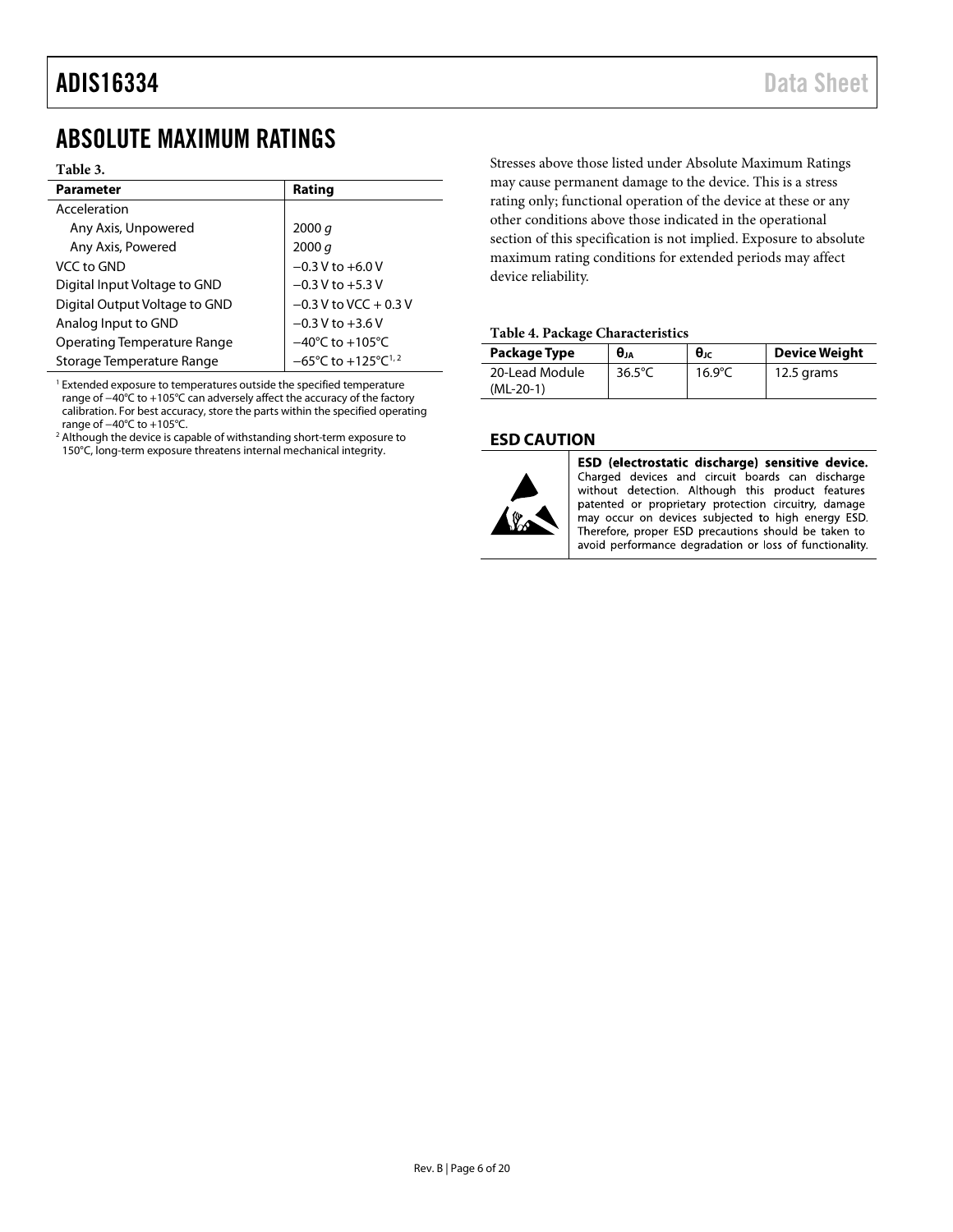<span id="page-6-0"></span>



<span id="page-6-1"></span>**Table 5. Pin Function Descriptions** 

| Pin No.            | <b>Mnemonic</b>   | Type <sup>1</sup> | <b>Description</b>                                     |
|--------------------|-------------------|-------------------|--------------------------------------------------------|
|                    | DIO <sub>3</sub>  | 1/O               | Configurable Digital Input/Output.                     |
|                    | DIO4/CLKIN        | 1/O               | Configurable Digital Input/Output or Sync Clock Input. |
|                    | <b>SCLK</b>       |                   | <b>SPI Serial Clock.</b>                               |
|                    | <b>DOUT</b>       | O                 | SPI Data Output. Clocks output on SCLK falling edge.   |
|                    | <b>DIN</b>        |                   | SPI Data Input. Clocks input on SCLK rising edge.      |
| 6                  | $\overline{CS}$   |                   | SPI Chip Select.                                       |
| 7,9                | <b>DIO1, DIO2</b> | 1/O               | Configurable Digital Input/Output.                     |
| 8                  | <b>RST</b>        |                   | Reset.                                                 |
| 10, 11, 12         | <b>VCC</b>        |                   | Power Supply.                                          |
| 13, 14, 15         | <b>GND</b>        |                   | Power Ground.                                          |
| 16, 17, 18, 19, 20 | <b>DNC</b>        | N/A               | Do Not Connect.                                        |

Figure 6. Axial Orientation

<sup>1</sup> I/O is input/output, I is input, O is output, S is supply, and N/A is not applicable.

 **OUTPUT.**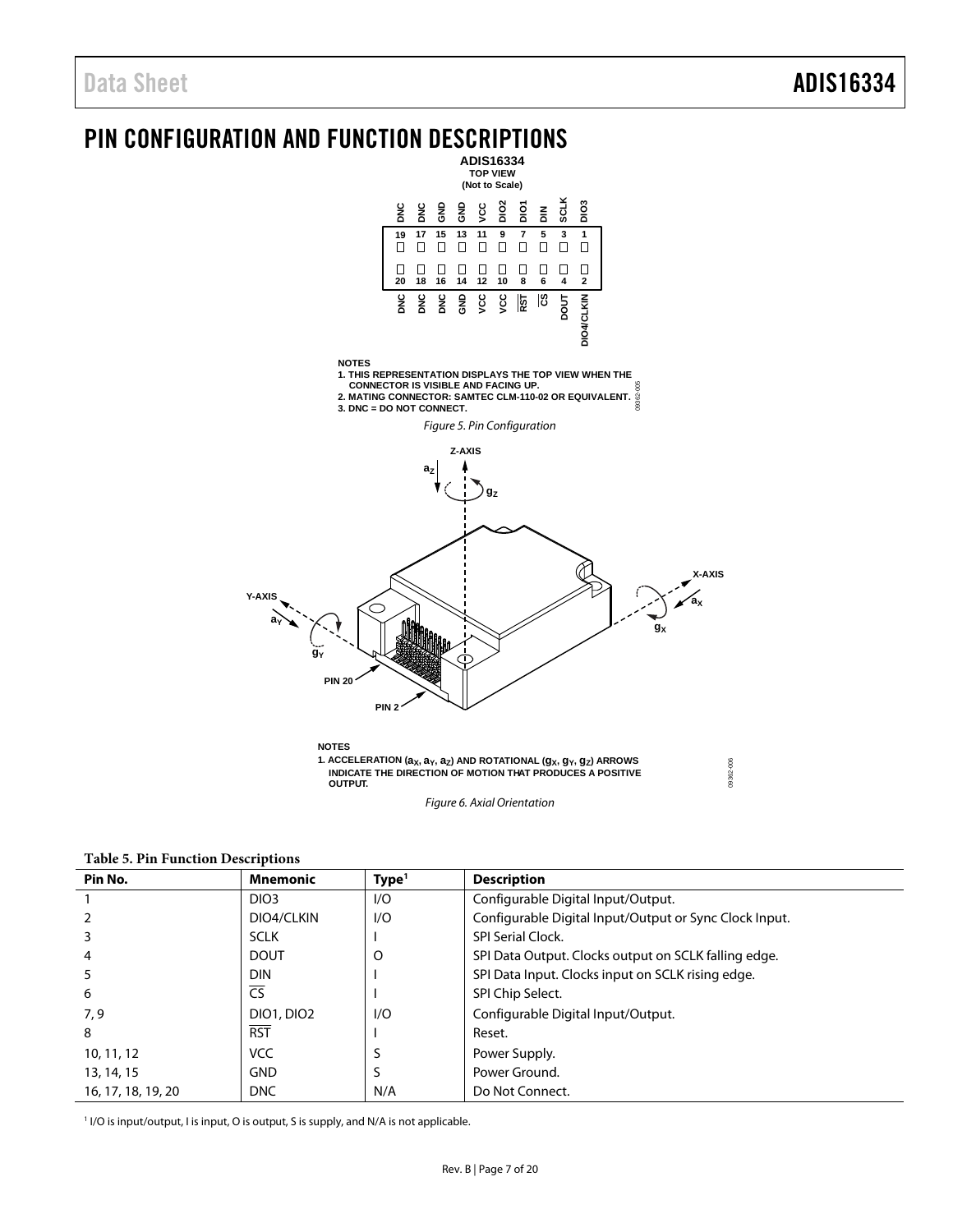# ADIS16334 Data Sheet

# <span id="page-7-0"></span>TYPICAL PERFORMANCE CHARACTERISTICS



<span id="page-7-1"></span>*Figure 7. Gyroscope Allan Variance*



*Figure 8. Accelerometer Allan Variance*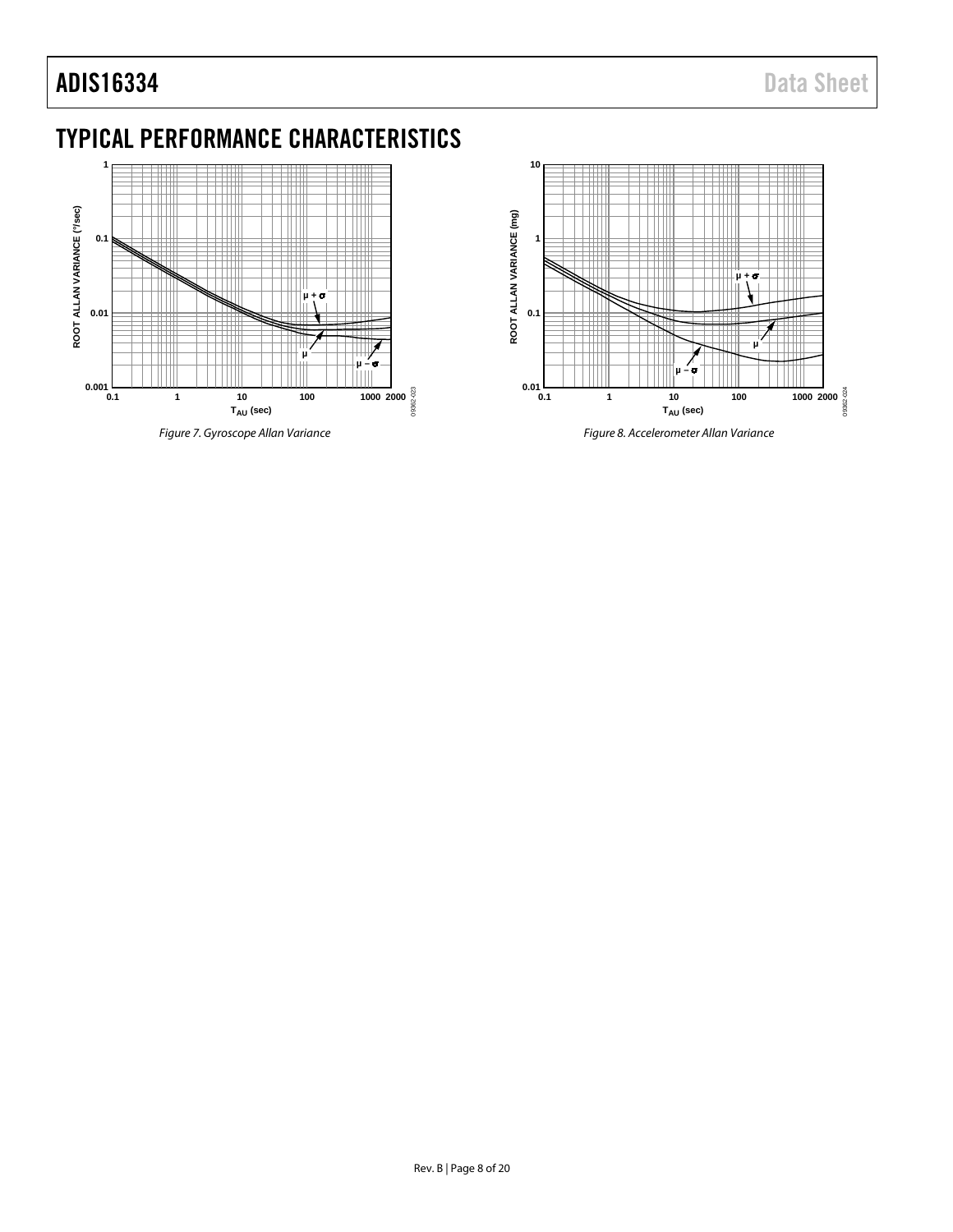# <span id="page-8-0"></span>THEORY OF OPERATION

The ADIS16334 is a six degree of freedom (6DOF) inertial sensing system. This sensing system collects data autonomously and makes it available to any processor system that supports a 4-wire serial peripheral interface (SPI).

# <span id="page-8-1"></span>**GYROSCOPES**

Angular rate sensing in the ADIS16334 begins with a MEMS gyroscope that operates on the principle of a resonator gyro. Two polysilicon sensing structures each contain a dither frame that is electrostatically driven to resonance, producing the necessary velocity element to produce a Coriolis force during angular rate. At two of the outer extremes of each frame, orthogonal to the dither motion, are movable fingers that are placed between fixed pickoff fingers to form a capacitive pickoff structure that senses Coriolis motion. The resulting signal is fed to a series of gain and demodulation stages that produce the electrical rate signal output. The dual-sensor design rejects external *g*-forces and vibration.

# <span id="page-8-2"></span>**ACCELEROMETERS**

Acceleration sensing in the ADIS16334 starts with a MEMS accelerometer core on each axis, which provides a linear motion-toelectrical transducer function. Tiny polysilicon springs to tether a movable structure to a fixed frame inside the sensor core. The springs and mass of the movable structure provide a dependable relationship between acceleration and physical displacement between them. The moving structure and fixed frame have electrical plates in a balanced, differential capacitor network. When experiencing dynamic or static acceleration, it causes a physical deflection, which causes an imbalance in the capacitive network. A modulation/de-modulation circuit translates the capacitor imbalance into a representative electrical signal.

## <span id="page-8-3"></span>**DATA SAMPLING AND PROCESSING**

The analog signals from each inertial sensor feed into a mixed signal processing circuit, which includes buffering, analog filtering, digital sampling, digital filtering, and calibration.

# <span id="page-8-4"></span>**CALIBRATION**

The digital processing stage includes a correction function for each accelerometer and gyroscope sensor. Each sensor within each unit has unique correction formulas, which optimize their bias and sensitivity accuracy over temperature and supply. The full, 6DOF characterization also enables an internal frame alignment, which minimizes cross-axis sensitivity and simplifies frame alignment after system installation.

## <span id="page-8-5"></span>**USER INTERFACE**

### *SPI Interface*

The user registers manage user access to both sensor data and configuration inputs. Each 16-bit register has its own unique bit assignment and two addresses: one for its upper byte and one for its lower byte[. Table 8](#page-10-1) provides a memory map for each register, along with its function and lower byte address. Each data collection and configuration command both use the SPI, which consists of four wires. The chip select (CS) signal activates the SPI interface and the serial clock (SCLK) synchronizes the serial data lines. Input commands clock into the DIN pin, one bit at a time, on the SCLK rising edge. Output data clocks out of the DOUT pin on the SCLK falling edge. As a SPI slave device, the DOUT contents reflect the information requested using a DIN command.



*Figure 9. Simplified Sensor Signal Processing Diagram*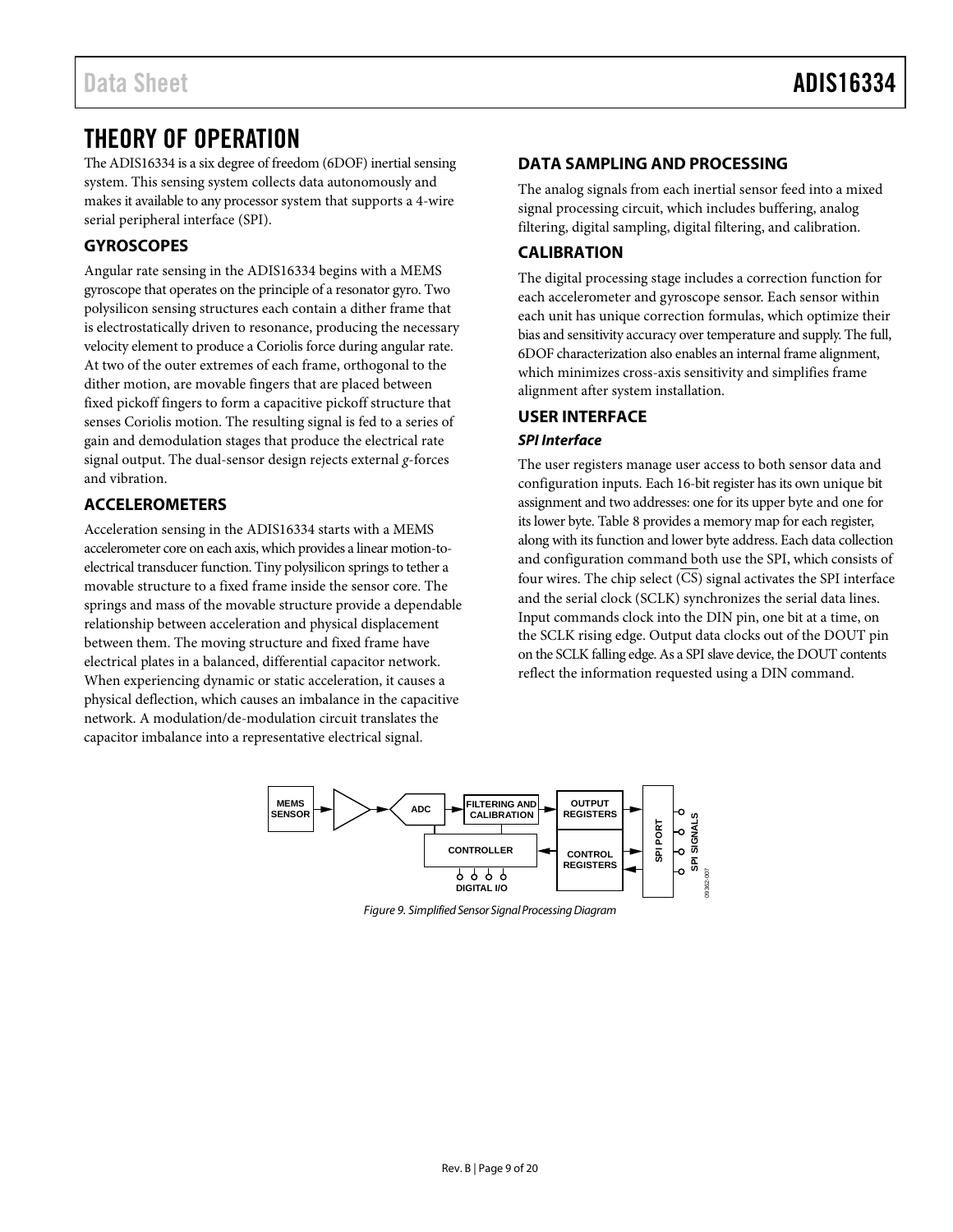# ADIS16334 Data Sheet

# <span id="page-9-0"></span>BASIC OPERATION

The ADIS16334 is an autonomous system that requires no user initialization. When it has a valid power supply, it initializes itself and starts sampling, processing, and loading sensor data into the output registers at a sample rate of 819.2 SPS. DIO1 pulses high after each sample cycle concludes. The SPI interface enables simple integration with many embedded processor platforms, as shown i[n Figure 10 \(](#page-9-2)electrical connection) and [Table 6 \(](#page-9-3)pin descriptions).



Figure 10. Electrical Connection Diagram

<span id="page-9-3"></span><span id="page-9-2"></span>**Table 6. Generic Master Processor Pin Names and Functions** 

| <b>Pin Name</b> | <b>Function</b>            |
|-----------------|----------------------------|
| डड              | Slave select               |
| <b>SCLK</b>     | Serial clock               |
| <b>MOSI</b>     | Master output, slave input |
| <b>MISO</b>     | Master input, slave output |
| iro             | Interrupt request          |

The ADIS16334 SPI interface supports full-duplex serial communication (simultaneous transmit and receive) and uses the bit sequence shown in [Figure 14.](#page-9-4) [Table 7](#page-9-5) provides a list of the most common settings that require attention to initialize a processor's serial port for the ADIS16334 SPI interface.

<span id="page-9-5"></span>

| <b>Processor Setting</b>            | <b>Description</b>                         |
|-------------------------------------|--------------------------------------------|
| Master                              | The ADIS16334 operates as a slave.         |
| SCLK Rate $\leq$ 2 MHz <sup>1</sup> | Maximum serial clock rate.                 |
| SPI Mode 3                          | $CPOL = 1$ (polarity), $CPHA = 1$ (phase). |
| <b>MSB First Mode</b>               | Bit sequence.                              |
| 16-Bit Mode                         | Shift register/data length.                |



**CS SCLK DIN DOUT**

**NOTES**

1 For burst read, SCLK rate ≤ 1 MHz.

<span id="page-9-1"></span>**READING SENSOR DATA**  The ADIS16334 provides two different options for acquiring

sensor data: single register and burst register. A single register read requires two 16-bit SPI cycles. The first cycle requests the contents of a register using the bit assignments i[n Figure 14.](#page-9-4) Bit DC7 to Bit DC0 are don't cares for a read, and then the output register contents follow on DOUT during the second sequence. [Figure 11 i](#page-9-6)ncludes three single register reads in succession. In this example, the process starts with  $DIN = 0x0400$  to request the contents of XGYRO\_OUT, then follows with 0x0600 to request YGYRO\_OUT and 0x0800 to request ZGYRO\_OUT. Full-duplex operation enables processors to use the same 16-bit SPI cycle to read data from DOUT while requesting the next set of data on DIN[. Figure 12](#page-9-7) provides an example of the four SPI signals when reading XGYRO\_OUT in a repeating pattern.

<span id="page-9-6"></span>

### <span id="page-9-7"></span>**Burst Read Function**

The burst read function enables the user to read all output registers using one command on the DIN line and shortens the stall time between each 16-bit segment to one SCLK cycle (se[e Table 2\)](#page-4-2). [Figure 13 p](#page-9-8)rovides the burst read sequence of data on each SPI signal. The sequence starts with writing 0x3E00 to DIN, followed by each output register clocking out on DOUT, in the order in which they appear i[n Table 8.](#page-10-1) 



<span id="page-9-4"></span>**2. IF R/W = 1 DURING THE PREVIOUS SEQUENCE, DOUT IS NOT DEFINED.**

<span id="page-9-8"></span>Figure 14. SPI Communication Bit Sequence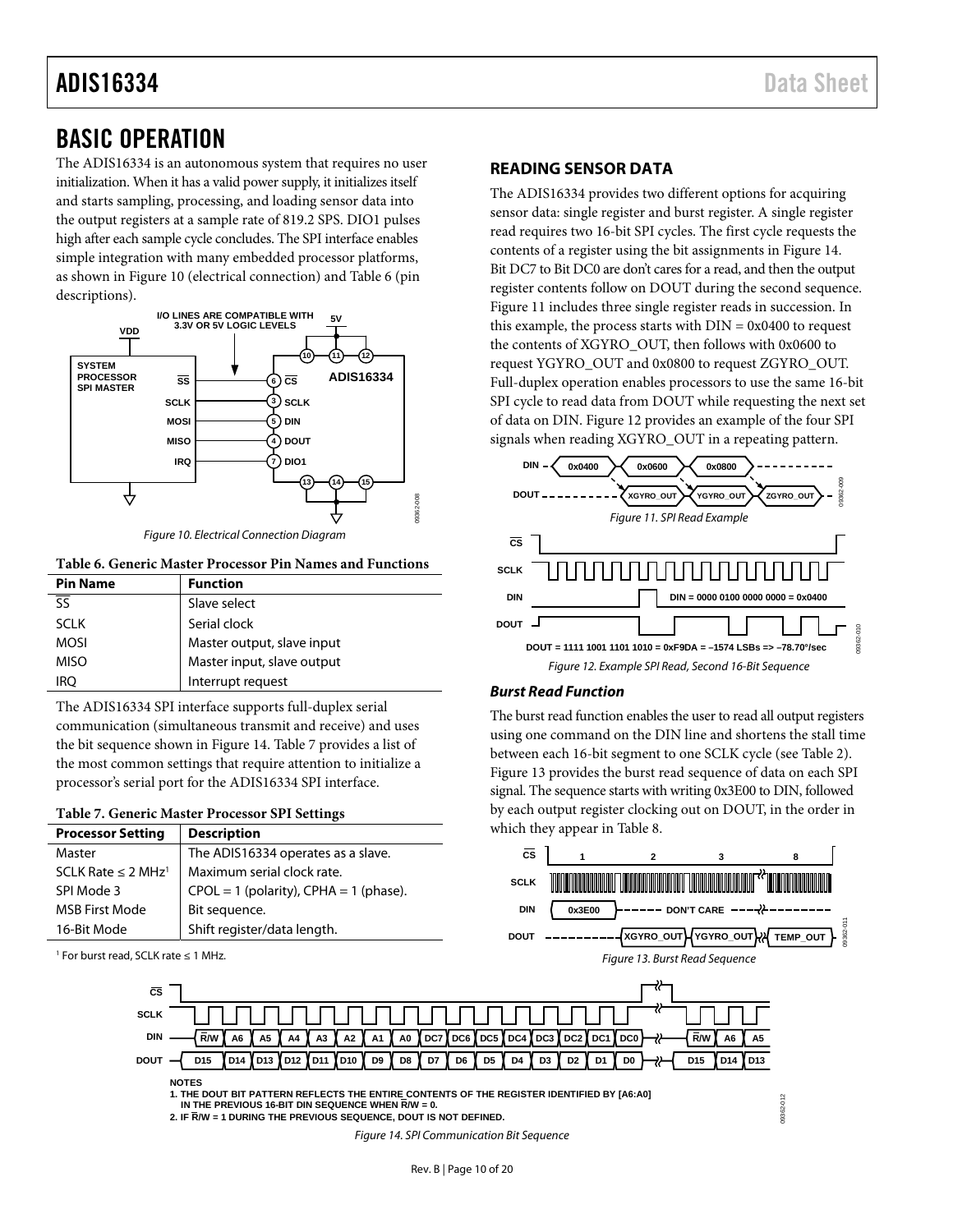## <span id="page-10-0"></span>**MEMORY MAP**

<span id="page-10-1"></span>**Table 8. User Register Memory Map**

| <b>Name</b> | User Access <sup>1</sup> | Flash Backup <sup>1</sup> | Address <sup>1, 2</sup> | Default <sup>1</sup> | <b>Register Description</b>                | <b>Bit Function</b> <sup>1</sup> |
|-------------|--------------------------|---------------------------|-------------------------|----------------------|--------------------------------------------|----------------------------------|
| FLASH_CNT   | Read only                | Yes                       | 0x00                    | N/A                  | Flash memory write count                   | Table 30                         |
| Reserved    | N/A                      | N/A                       | 0x02                    | N/A                  | Reserved                                   | N/A                              |
| XGYRO_OUT   | Read only                | No                        | 0x04                    | N/A                  | Output, x-axis gyroscope                   | Table 10                         |
| YGYRO_OUT   | Read only                | No                        | 0x06                    | N/A                  | Output, y-axis gyroscope                   | Table 10                         |
| ZGYRO_OUT   | Read only                | No                        | 0x08                    | N/A                  | Output, z-axis gyroscope                   | Table 10                         |
| XACCL_OUT   | Read only                | No                        | 0x0A                    | N/A                  | Output, x-axis accelerometer               | Table 12                         |
| YACCL OUT   | Read only                | No                        | 0x0C                    | N/A                  | Output, y-axis accelerometer               | Table 12                         |
| ZACCL_OUT   | Read only                | No                        | 0x0E                    | N/A                  | Output, z-axis accelerometer               | Table 12                         |
| TEMP_OUT    | Read only                | No                        | 0x10                    | N/A                  | Output, internal temperature               | Table 14                         |
| Reserved    | N/A                      | N/A                       | 0x12                    | N/A                  | Reserved                                   | N/A                              |
| Reserved    | N/A                      | N/A                       | 0x14                    | N/A                  | Reserved                                   | N/A                              |
| Reserved    | N/A                      | N/A                       | 0x16                    | N/A                  | Reserved                                   | N/A                              |
| Reserved    | N/A                      | N/A                       | 0x18                    | N/A                  | Reserved                                   | N/A                              |
| XGYRO_OFF   | Read/write               | Yes                       | 0x1A                    | 0x0000               | Bias correction, x-axis gyroscope          | Table 20                         |
| YGYRO_OFF   | Read/write               | Yes                       | 0x1C                    | 0x0000               | Bias correction, y-axis gyroscope          | Table 20                         |
| ZGYRO_OFF   | Read/write               | Yes                       | 0x1E                    | 0x0000               | Bias correction, z-axis gyroscope          | Table 20                         |
| XACCL_OFF   | Read/write               | Yes                       | 0x20                    | 0x0000               | Bias correction, x-axis accelerometer      | Table 21                         |
| YACCL_OFF   | Read/write               | Yes                       | 0x22                    | 0x0000               | Bias correction, y-axis accelerometer      | Table 21                         |
| ZACCL_OFF   | Read/write               | Yes                       | 0x24                    | 0x0000               | Bias correction, z-axis accelerometer      | Table 21                         |
| ALM_MAG1    | Read/write               | Yes                       | 0x26                    | 0x0000               | Alarm 1, trigger polarity, threshold       | Table 32                         |
| ALM_MAG2    | Read/write               | Yes                       | 0x28                    | 0x0000               | Alarm 2, trigger polarity, threshold       | Table 33                         |
| ALM_SMPL1   | Read/write               | Yes                       | 0x2A                    | 0x0000               | Alarm 1, sample size                       | Table 34                         |
| ALM_SMPL2   | Read/write               | Yes                       | 0x2C                    | 0x0000               | Alarm 2, sample size                       | Table 34                         |
| ALM_CTRL    | Read/write               | Yes                       | 0x2E                    | 0x0000               | Alarm, control                             | Table 35                         |
| Reserved    | N/A                      | N/A                       | 0x30                    | N/A                  | Reserved                                   | N/A                              |
| GPIO_CTRL   | Read/write               | No                        | 0x32                    | 0x0000               | System, DIOx configuration and control     | Table 24                         |
| MSC CTRL    | Read/write               | Yes                       | 0x34                    | 0x0006               | System, data ready, self-test, calibration | Table 25                         |
| SMPL_PRD    | Read/write               | Yes                       | 0x36                    | 0x0001               | Sample rate, decimation control            | Table 17                         |
| SENS_AVG    | Read/write               | Yes                       | 0x38                    | 0x0402               | Dynamic range, digital filter control      | Table 18                         |
| Reserved    | N/A                      | N/A                       | 0x3A                    | N/A                  | Reserved                                   | N/A                              |
| DIAG_STAT   | Read only                | No                        | 0x3C                    | 0x0000               | System, status/error flags                 | Table 26                         |
| GLOB_CMD    | Write only               | $\mathsf{No}$             | 0x3E                    | 0x0000               | System, global commands                    | Table 23                         |
| Reserved    | N/A                      | N/A                       | 0x40 to 0x51            | N/A                  | Reserved                                   | N/A                              |
| LOT_ID1     | Read only                | Yes                       | 0x52                    | N/A                  | System, Lot Identification Code 1          | Table 27                         |
| LOT_ID2     | Read only                | Yes                       | 0x54                    | N/A                  | System, Lot Identification Code 2          | Table 27                         |
| PROD_ID     | Read only                | Yes                       | 0x56                    | 0x3FCE               | System, product identification             | Table 28                         |
| SERIAL_NUM  | Read only                | Yes                       | 0x58                    | N/A                  | System, serial number                      | Table 29                         |

<sup>1</sup> N/A is not applicable.

<sup>2</sup> Each register contains two bytes. The address of the lower byte is displayed. The address of the upper byte is equal to the address of the lower byte plus 1.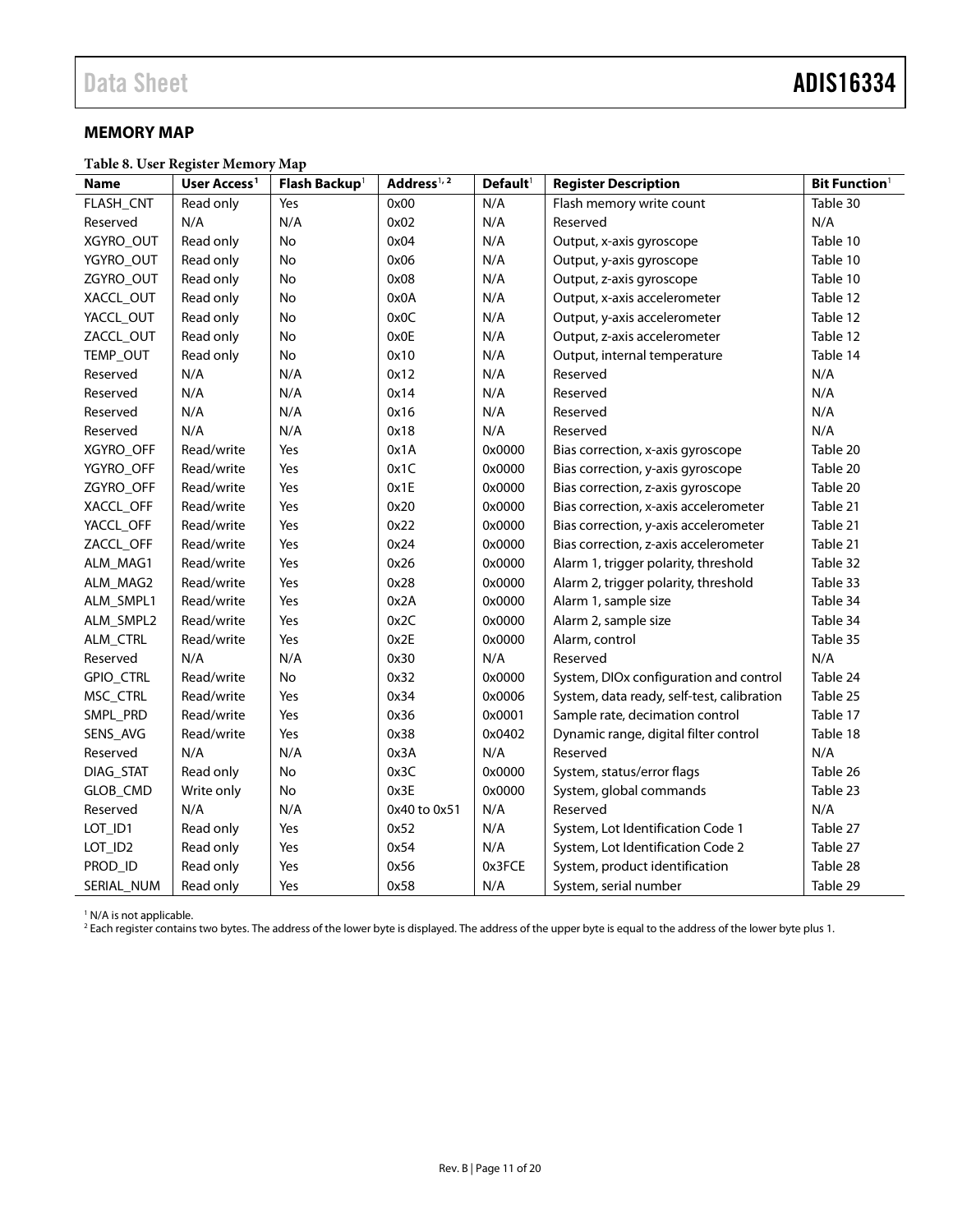# <span id="page-11-0"></span>**OUTPUT DATA REGISTERS**

[Table 9 p](#page-11-3)rovides a summary of the output registers. The most significant bit in each output register provides a new data indicator function. Every time a new data sample loads into the output data registers, the ND bit is a 1, until a read operation accesses the data sample. Then, this bit sets to 0, until the next data sample loads in. The second most significant bit provides an error/alarm indicator. This bit is equal to 1 if any error flag in the DIAG\_STAT register is equal to 1 (active).

| Register        | Address <sup>1</sup> | <b>Function</b>               |
|-----------------|----------------------|-------------------------------|
| XGYRO_OUT       | 0x04                 | Gyroscope output, x-axis      |
| YGYRO_OUT       | 0x06                 | Gyroscope output, y-axis      |
| ZGYRO OUT       | 0x08                 | Gyroscope output, z-axis      |
| XACCL OUT       | 0x0A                 | Accelerometer output, x-axis  |
| YACCL OUT       | 0x0C                 | Accelerometer output, y-axis  |
| ZACCL OUT       | 0x0F                 | Accelerometer output, z-axis  |
| <b>TEMP OUT</b> | 0x10                 | Gyroscope temperature, x-axis |

#### <span id="page-11-3"></span>**Table 9. Output Data Register Summary**

1 Lower byte address shown.

#### **Gyroscopes**

The output registers for the gyroscopes (angular rate of rotation) are XGYRO\_OUT, YGYRO\_OUT, and ZGRYO\_OUT[. Table 10](#page-11-1)  provides the bit assignments for these registers, along with the digital formatting for converting the digital codes into angular rate values[. Table 11 p](#page-11-4)rovides several examples for converting the 14-bit, twos complement data into angular rate measurements, an[d Figure 15](#page-11-5) provides the physical/directional reference for these sensors.

#### <span id="page-11-1"></span>**Table 10. Gyroscope Register Bit Assignments**

| Bit(s) | <b>Description</b>                                                                                            |
|--------|---------------------------------------------------------------------------------------------------------------|
| [15]   | New data, $1 = new$ data since last read access                                                               |
| [14]   | Error/alarm                                                                                                   |
| [13:0] | Angular rate output data. Twos complement digital<br>format, typical sensitivity = $0.05^{\circ}/sec$ per LSB |

| Rate <sup>1</sup>   | <b>Decimal</b> | Hex    | <b>Binary</b>       |  |  |
|---------------------|----------------|--------|---------------------|--|--|
| $+300^{\circ}/sec$  | $+6000$ LSB    | 0x1770 | XX01 0111 0111 0000 |  |  |
| $+0.1\degree$ /sec  | $+2$ LSB       | 0x0002 | XX00 0000 0000 0010 |  |  |
| $+0.05^{\circ}/sec$ | $+1$ LSB       | 0x0001 | XX00 0000 0000 0001 |  |  |
| $0^{\circ}/sec$     | 0LSB           | 0x0000 | XX00 0000 0000 0000 |  |  |
| $-0.05^{\circ}/sec$ | $-1$ LSB       | 0x3FFF | XX11 1111 1111 1111 |  |  |
| $-0.1\degree$ /sec  | $-2$ LSB       | 0x3FFE | XX11 1111 1111 1110 |  |  |
| $-300^{\circ}/sec$  | $-6000$ LSB    | 0x2890 | XX10 1000 1001 0000 |  |  |

#### <span id="page-11-4"></span>**Table 11. Gyroscope Data Format Examples**

<sup>1</sup> The numbers in the rate column reflect the default range setting, ±300°/sec.

#### **Accelerometers**

The output registers for the accelerometers are XACCL\_OUT, YACCL\_OUT, and ZACCL\_OUT. [Table 12 p](#page-11-2)rovides the bit assignments for these registers, along with the digital formatting for converting the digital codes into angular rate values. [Table 13](#page-11-6)  provides several examples for converting the 14-bit, twos complement data into acceleration measurements, an[d Figure 15](#page-11-5)  provides the physical/directional reference for these sensors.

#### <span id="page-11-2"></span>**Table 12. Accelerometer Register Bit Assignments**

| Bit(s) | <b>Description</b>                                                                                           |
|--------|--------------------------------------------------------------------------------------------------------------|
| $[15]$ | New data, $1 = new$ data since last read access                                                              |
| $[14]$ | Error/alarm                                                                                                  |
| [13:0] | Linear acceleration output data. Twos complement<br>digital format, typical sensitivity = $1 \text{ mg/LSB}$ |

#### <span id="page-11-6"></span>**Table 13. Acceleration, Twos Complement Format**

| <b>Acceleration</b> | <b>Decimal</b> | <b>Hex</b> | <b>Binary</b>       |
|---------------------|----------------|------------|---------------------|
| $+5q$               | $+5000$ LSB    | 0x1388     | XX01 0011 1000 1000 |
| $+2$ mg             | $+2$ LSB       | 0x0002     | XX00 0000 0000 0010 |
| $+1$ mg             | $+1$ LSB       | 0x0001     | XX00 0000 0000 0001 |
| 0q                  | 0LSB           | 0x0000     | XX00 0000 0000 0000 |
| $-1$ mg             | $-1$ LSB       | 0x3FFF     | XX11 1111 1111 1111 |
| $-2$ mg             | $-2$ LSB       | 0x3FFE     | XX11 1111 1111 1110 |
| $-5q$               | $-5000$ LSB    | 0x2C78     | XX10 1100 0111 1000 |

<span id="page-11-5"></span>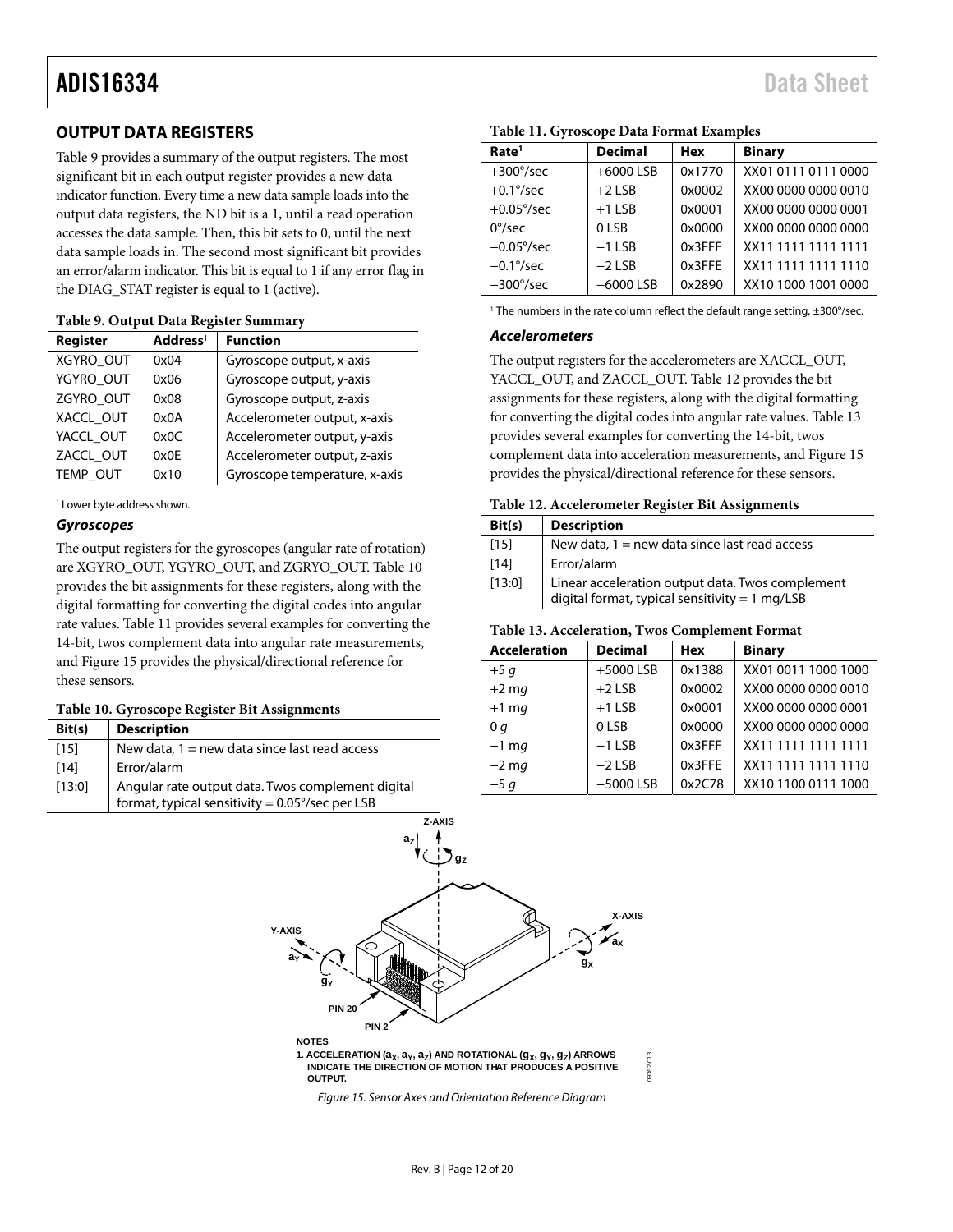### *Internal Temperature Measurements*

The TEMP\_OUT register provides relative temperature measurements for inside of the ADIS16334. This measurement can be above ambient temperature and does not reflect external conditions. [Table 14](#page-12-1) provides the bit assignments for this register, along with the digital data format. [Table 15](#page-12-2) provides several examples for converting the 12-bit, offset binary data into temperature measurements.

#### <span id="page-12-1"></span>**Table 14. Temperature Register Bit Assignments**

| Bit(s)  | <b>Description</b>                                                                                                     |
|---------|------------------------------------------------------------------------------------------------------------------------|
| $[15]$  | New data, $1 = new$ data since last read access                                                                        |
| $[14]$  | Error/alarm                                                                                                            |
| [13:12] | Not used                                                                                                               |
| [11:0]  | Temperature output data, offset binary format,<br>typical sensitivity = $0.06785^{\circ}/LSB$ , $25^{\circ}C = 0x0000$ |
|         |                                                                                                                        |

#### <span id="page-12-2"></span>**Table 15. Temperature, Twos Complement Format**

| <b>Temperature</b> | <b>Decimal</b> | <b>Hex</b> | <b>Binary</b>       |
|--------------------|----------------|------------|---------------------|
| $+105^{\circ}$ C   | $+1179$ LSB    | 0x49B      | XXXX 0100 1001 1011 |
| $+85^{\circ}$ C    | $+884$ LSB     | 0x374      | XXXX 0011 0111 0100 |
| +25.1537 $°C$      | $+2$ ISB       | 0x002      | XXXX 0000 0000 0010 |
| +25.06785°C        | $+1$ ISB       | 0x001      | XXXX 0000 0000 0001 |
| $+25^{\circ}$ C    | 0 LSB          | 0x000      | XXXX 0000 0000 0000 |
| +24.93215°C        | $-1$ ISB       | 0xFFF      | XXXX 1111 1111 1111 |
| +24.8643°C         | $-2$ LSB       | 0xFFF      | XXXX 1111 1111 1110 |
| $-40^{\circ}$ C    | $-958$ LSB     | 0xC42      | XXXX 1100 0100 0010 |

## <span id="page-12-0"></span>**DEVICE CONFIGURATION**

The control registers i[n Table 8](#page-10-1) provide users with a variety of configuration options. The SPI provides access to these registers, one byte at a time, using the bit assignments i[n Figure 14.](#page-9-4) Each register has 16 bits, where Bits[7:0] represent the lower address, and Bits[15:8] represent the upper address[. Figure 16](#page-12-3) provides an example of writing 0x03 to Address 0x37 (SMPL\_PRD[15:8]), using  $DIN = 0xB703$ . This example reduces the sample rate by a factor of eight (se[e Table 17\)](#page-13-5).



#### <span id="page-12-3"></span>*Dual Memory Structure*

Writing configuration data to a control register updates its SRAM contents, which are volatile. After optimizing each relevant control register setting in a system, set GLOB  $\text{CMD}[3] = 1$  $(DIN = 0xBE08)$  to back these settings up in nonvolatile flash memory. The flash backup process requires a valid power supply level for the entire 75 ms process time. The user register map in [Table 8](#page-10-1) provides a column that indicates the registers that have flash back-up support. A yes in the Flash Backup column indicates that a register has a mirror location in flash and, when backed up properly, it automatically restores itself during startup or after a reset. [Figure 17](#page-12-4) provides a diagram of the dual-memory structure used to manage operation and store critical user settings.



<span id="page-12-4"></span>*Figure 17. SRAM and Flash Memory Diagram*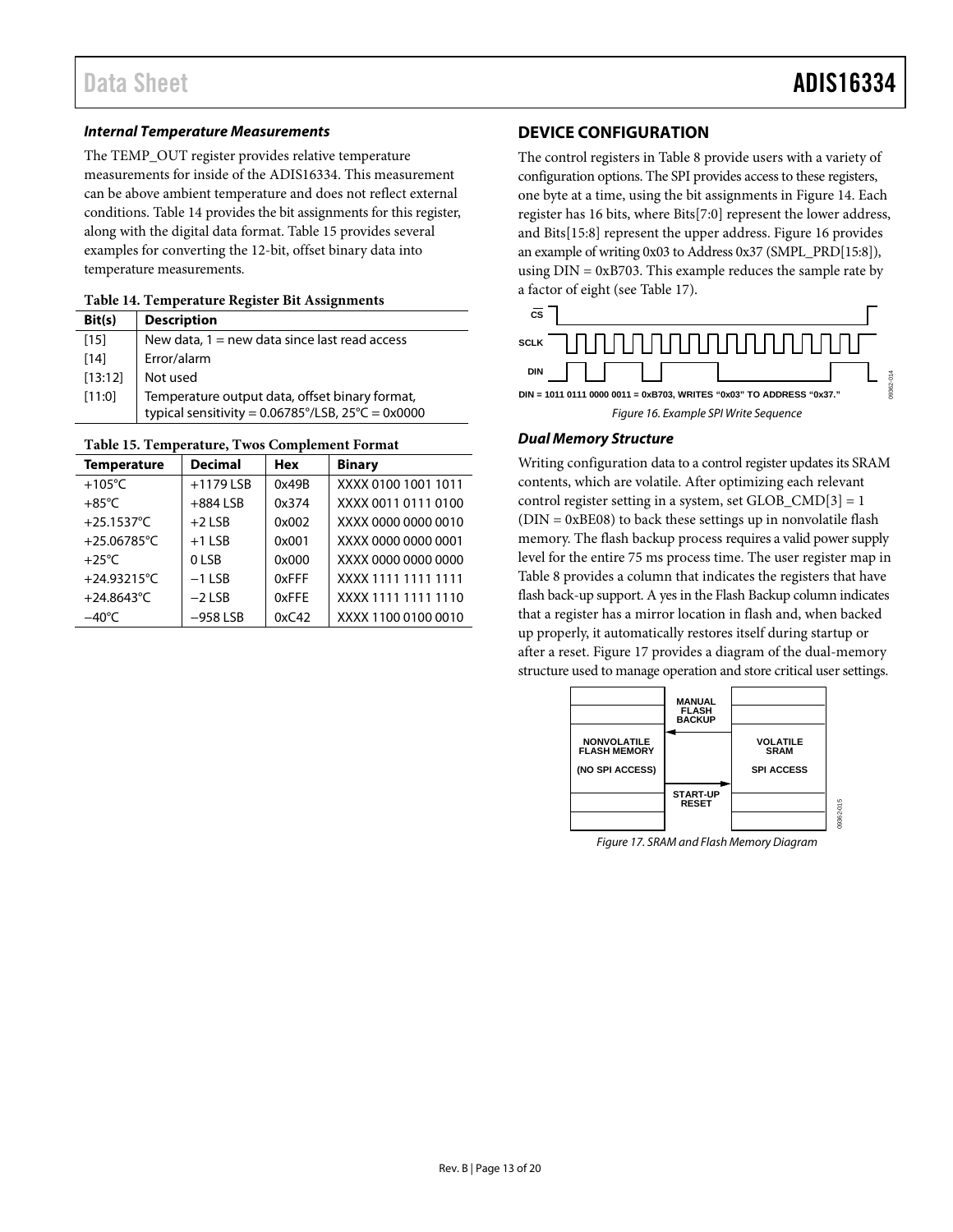# <span id="page-13-0"></span>DIGITAL PROCESSING CONFIGURATION

#### **Table 16. Digital Processing Registers**

| <b>Register Name</b> | Address | Description                         |
|----------------------|---------|-------------------------------------|
| SMPL PRD             | 0x36    | Sample rate control                 |
| SENS AVG             | 0x38    | Digital filtering and range control |

## <span id="page-13-1"></span>**SAMPLE RATE**

The internal sampling system produces new data in the output data registers at a rate of 819.2 SPS. The SMPL\_PRD register in [Table 17](#page-13-5) provides two functional controls for internal sampling and register update rates: SMPL\_PRD[12:8] for decimation and SMPL\_PRD[0] for enabling the external clock option. The decimation filter reduces the update rate, using an averaging filter with a decimated output. These bits provide a binomial control that divides the data rate by a factor of 2 every time this number increases by 1. For example, set SMPL\_PRD[12:8] = 00100 ( $\text{DIN} = 0 \text{xB} 704$ ) to set the decimation factor to 16. This reduces the update rate to 51.2 SPS and the bandwidth to 25 Hz.

#### <span id="page-13-5"></span>**Table 17. SMPL\_PRD Bit Descriptions**

| Bit(s)  | Description (Default = 0x0001)                    |
|---------|---------------------------------------------------|
| [15:13] | Not used                                          |
| [12:8]  | Average/decimation rate setting, binomial         |
| [7:1]   | Not used                                          |
| [0]     | Clock: $1 =$ internal (819.2 SPS), $0 =$ external |
|         |                                                   |

## <span id="page-13-2"></span>**INPUT CLOCK CONFIGURATION**

SMPL\_PRD[0] provides a control for synchronizing the internal sampling to an external clock source. Set SMPL\_PRD $[0] = 0$ (DIN = 0xB600) to enable the external clock. See [Table 2](#page-4-2) and [Figure 4](#page-4-3) for timing information.

## <span id="page-13-3"></span>**DIGITAL FILTERING**

The SENS\_AVG register i[n Table 18](#page-13-6) provides user controls for the low-pass filter. This filter contains two cascaded averaging filters that provide a Bartlett window, FIR filter response (see [Figure 19\)](#page-13-7). For example, set SENS\_AVG[2:0] = 100 (DIN = 0xB804) to set each stage to 16 taps. When used with the default sample rate of 819.2 SPS and zero decimation (SMPL\_PRD[12:8] = 00000), this value reduces the sensor bandwidth to approximately 16 Hz.



*Figure 18. Bartlett Window, FIR Filter Frequency Response (Phase Delay = N Samples)*

## <span id="page-13-4"></span>**DYNAMIC RANGE**

The SENS\_AVG[10:8] bits provide three dynamic range settings for this gyroscope. The lower dynamic range settings (±75°/sec and ±150°/sec) limit the minimum filter tap sizes to maintain resolution. For example, set SENS\_AVG[10:8] = 010 (DIN = 0xB902) for a measurement range of ±150°/sec. Because this setting can influence the filter settings, program SENS\_AVG[10:8] before programming SENS\_AVG[2:0] if additional filtering is required.

<span id="page-13-6"></span>

| Table 18. SENS_AVG Bit Descriptions |  |  |
|-------------------------------------|--|--|
|-------------------------------------|--|--|

| <b>Bits</b> | Description (Default = 0x0402)                                                     |
|-------------|------------------------------------------------------------------------------------|
| [15:11]     | Not used                                                                           |
| [10:8]      | Measurement range (sensitivity) selection                                          |
|             | $100 = \pm 300^{\circ}/sec$ (default condition)                                    |
|             | $010 = ±150^{\circ}/sec$ , filter taps ≥ 4 (Bits[2:0] ≥ 0x02)                      |
|             | $001 = \pm 75^{\circ}/\text{sec}$ , filter taps $\geq 16$ (Bits[2:0] $\geq 0x04$ ) |
| [7:3]       | Not used                                                                           |
| [2:0]       | Number of taps in each stage; value of B in $N_B = 2^B$                            |

<span id="page-13-7"></span>

*Figure 19. Sampling and Frequency Response Block Diagram*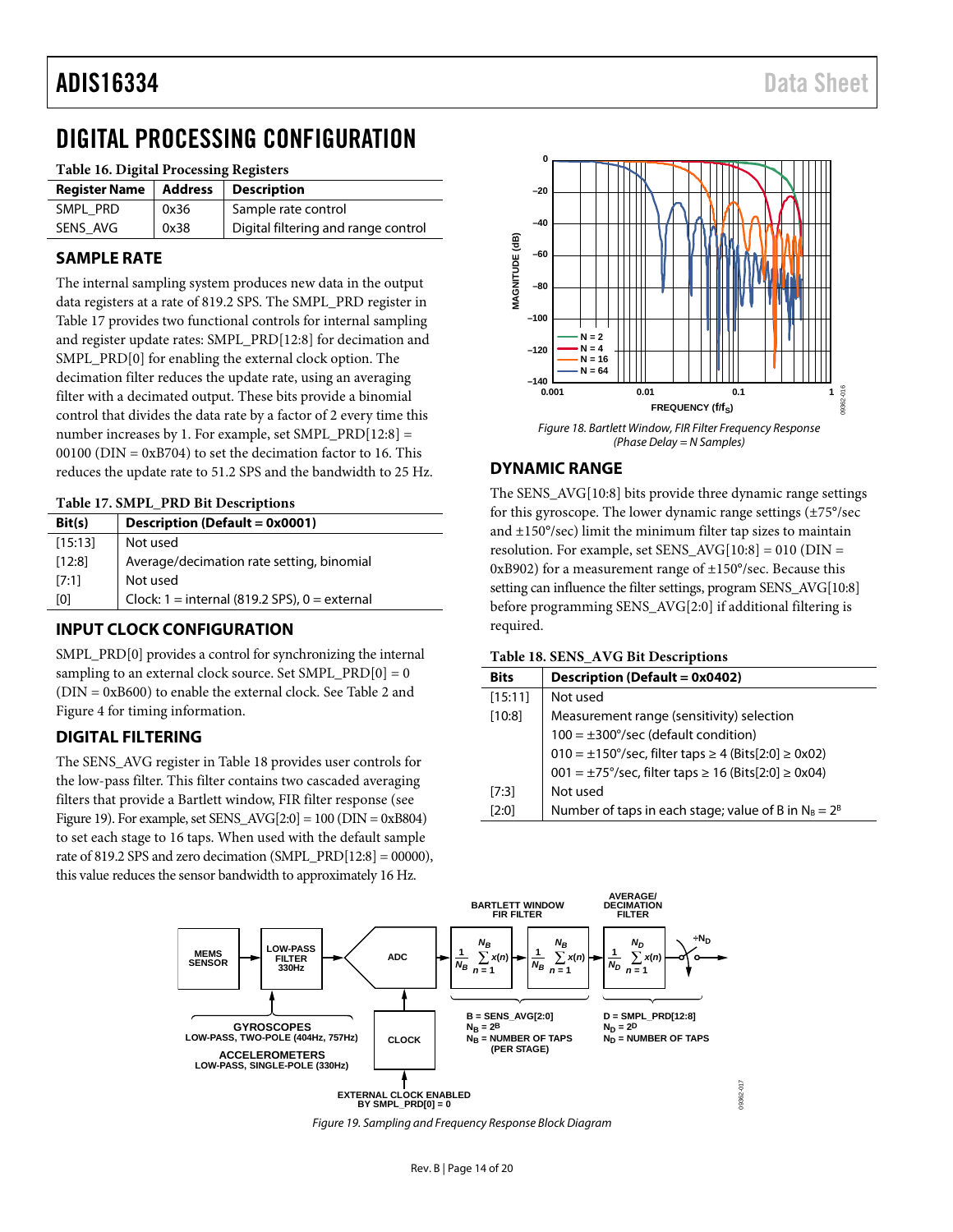# <span id="page-14-0"></span>OPTIMIZING ACCURACY

The mechanical structure and assembly process of the ADIS16334 provide excellent position and alignment stability for each sensor, even after subjected to temperature cycles, shock, vibration, and other environmental conditions. The factory calibration includes a dynamic characterization of each sensor's behavior over temperature and generates sensor-specific correction formulas. The bias correction registers i[n Table 19](#page-14-7) provide users with the ability to address bias shifts that can result from mechanical stress[. Figure 20](#page-14-8) illustrates the summing function of each sensor's offset correction register.

### <span id="page-14-7"></span>**Table 19. Registers for User Calibration**

| <b>Register</b> | <b>Address</b> | <b>Description</b>         |
|-----------------|----------------|----------------------------|
| XGYRO_OFF       | 0x1A           | Gyroscope bias, x-axis     |
| YGYRO_OFF       | 0x1C           | Gyroscope bias, y-axis     |
| ZGYRO_OFF       | 0x1E           | Gyroscope bias, z-axis     |
| XACCL OFF       | 0x20           | Accelerometer bias, x-axis |
| YACCL OFF       | 0x22           | Accelerometer bias, y-axis |
| ZACCL OFF       | 0x24           | Accelerometer bias, z-axis |
| <b>GLOB CMD</b> | 0x3F           | Automatic calibration      |



*Figure 20. User Calibration, XGYRO\_OFF Example*

<span id="page-14-8"></span>There are two options for optimizing gyroscope bias accuracy prior to system deployment: automatic bias correction (ABC) and manual bias correction (MBC).

# <span id="page-14-1"></span>**AUTOMATIC BIAS CORRECTION**

The ABC function provides a simple measure-and-adjust function for the three gyroscope sensors. Set GLOB\_CMD[0] = 1 (DIN = 0xBE01) to start the ABC function, which automatically performs the following steps to correct the bias on each gyroscope:

- 1. Sets the output range to ±75°/sec
- 2. Waits for the next output register update
- 3. Reads the output register of the gyroscope
- 4. Multiplies the measurement by −1 to change its polarity
- 5. Writes the final value into the offset register
- 6. Performs a manual flash back-up function to store the correction factor in nonvolatile flash memory

The accuracy of the bias correction depends on the internal averaging time used for the data sample, which depends on the decimation setting. For example, set SMPL\_PRD[15:8] = 0x10 (DIN =  $0xB710$ ) to establish a decimation rate of  $2^{16}$ , or 65536. This establishes an averaging time of 80 seconds at a sample rate of 819.2 SPS, which results in an Allan Variance of 0.006°/sec in [Figure 7.](#page-7-1)

## <span id="page-14-2"></span>**MANUAL BIAS CORRECTION**

The MBC function requires the user to collect the desired number of samples, calculate the averages to develop bias estimates for each gyroscope channel, and then write them into the bias offset registers, located i[n Table 20](#page-14-5) for the gyroscopes. For example, set XGYRO\_OFF =  $0x1FF6$  (DIN =  $0x9B1F$ ,  $0x9AF6$ ) to adjust the XGYRO\_OUT offset by −0.125°/sec (−10 LSBs)[. Table 21](#page-14-6) provides a manual adjustment function for the accelerometer channels as well.

### <span id="page-14-5"></span>**Table 20. XGYRO\_OFF, YGYRO\_OFF, and ZGYRO\_OFF Bit Descriptions**

| <b>Bits</b> | <b>Description (Default = 0x0000)</b>            |  |
|-------------|--------------------------------------------------|--|
| [15:13]     | Not used                                         |  |
| [12:0]      | Data bits. Twos complement, 0.0125°/sec per LSB. |  |
|             | Typical adjustment range = $\pm$ 50°/sec.        |  |

### <span id="page-14-6"></span>**Table 21. XACCL\_OFF, YACCL\_OFF, and ZACCL\_OFF Bit Descriptions**

| <b>Bits</b> | Description (Default = 0x0000)                                                |
|-------------|-------------------------------------------------------------------------------|
| [15:12]     | Not used                                                                      |
| [11:0]      | Data bits. Twos complement, 1mg/LSB. Typical<br>adjustment range = $\pm 2$ g. |

## <span id="page-14-3"></span>**RESTORING FACTORY CALIBRATION**

Set GLOB\_CMD $[1] = 1$  (DIN = 0xBE02) to execute the factory calibration restore function. This is a single-command function, which resets each user calibration register to 0x0000 and all sensor data to 0. Then, it automatically updates the flash memory within 50 ms. Se[e Table 23](#page-15-4) for more information on GLOB\_CMD.

## <span id="page-14-4"></span>**POINT-OF-PERCUSSION/LINEAR-***g* **COMPENSATION**

Set MSC\_CTRL $[6] = 1$  (DIN = 0xB446) to enable this feature and maintain the factory-default settings for DIO1. This feature performs a point-of-percussion translation to the point identified in [Figure 6.](#page-6-1) See [Table 25](#page-15-3) for more information on MSC\_CTRL. Set MSC\_CTRL $[7] = 1$  to enable internal compensation for linear-*g* on the gyroscope bias.



*Figure 21. Point of Percussion Reference*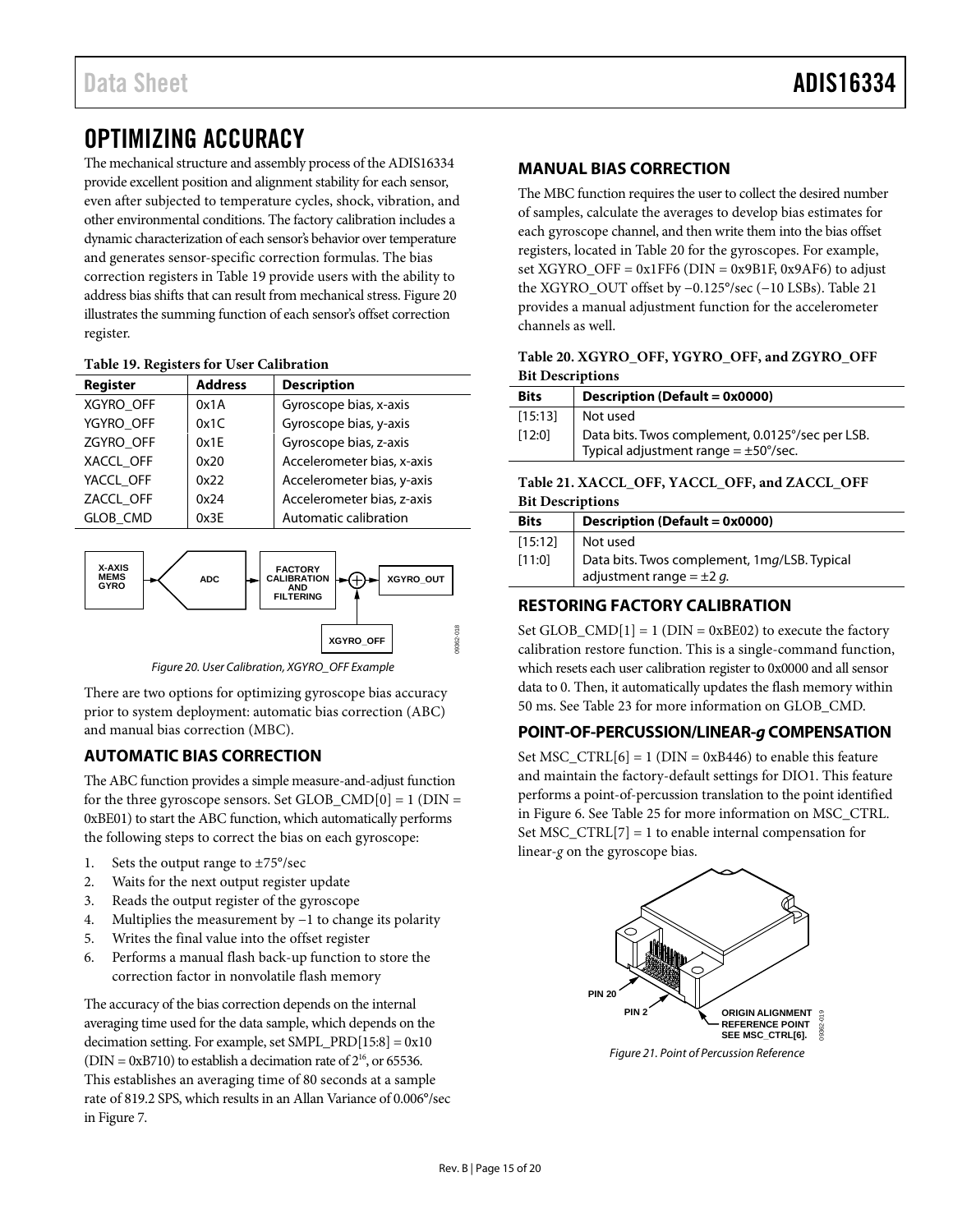# <span id="page-15-0"></span>SYSTEM TOOLS

[Table 22](#page-15-5) provides an overview of the control registers that provide support for the following system level functions: global commands, I/O control, status/error flags, device identification, MEMS selftest, and flash memory management.

### <span id="page-15-5"></span>**Table 22. System Tool Register Addresses**

| <b>Register Name</b> | <b>Address</b> | <b>Description</b>          |
|----------------------|----------------|-----------------------------|
| FLSH CNT             | 0x00           | Flash write cycle count     |
| <b>GPIO CTRL</b>     | 0x32           | General-purpose I/O control |
| MSC CTRL             | 0x34           | Manual self-test controls   |
| DIAG_STAT            | 0x3C           | Status, error flags         |
| <b>GLOB CMD</b>      | 0x3E           | Global commands             |
| LOT ID1              | 0x52           | Lot Identification Code 1   |
| LOT ID <sub>2</sub>  | 0x54           | Lot Identification Code 2   |
| PROD ID              | 0x56           | Product identification      |
| SERIAL NUM           | 0x58           | Serial number               |

# <span id="page-15-1"></span>**GLOBAL COMMANDS**

The GLOB\_CMD register provides an array of single-write commands for convenience. Setting the assigned bit in [Table 23](#page-15-4) to 1 activates each function. When the function completes, the bit restores itself to 0. For example, clear the capture buffers by setting  $GLOB\_CMD[8] = 1$  ( $DIN = 0xBF01$ ). All of the commands in the GLOB\_CMD register require the power supply to be within normal limits for the execution times listed i[n Table 23.](#page-15-4) Avoid communicating with the SPI interface during these execution times because it interrupts the process and causes data loss or corruption.

### <span id="page-15-4"></span>**Table 23. GLOB\_CMD Bit Descriptions**

| Bit(s)            | <b>Description</b>          | <b>Execution Time<sup>1</sup></b> |
|-------------------|-----------------------------|-----------------------------------|
| [15:8]            | Not used                    | Not applicable                    |
| [7]               | Software reset              | $60 \text{ ms}$                   |
| [6:4]             | Not used                    | Not applicable                    |
| $\lceil 3 \rceil$ | Register back-up to flash   |                                   |
| $\lceil 2 \rceil$ | Not used                    | Not applicable                    |
| [1]               | Factory calibration restore |                                   |
| [0]               | Gyroscope auto-null         |                                   |

<sup>1</sup> This indicates the typical duration of time between the command write and the device returning to normal operation.

## *General-Purpose I/O*

DIO1, DIO2, DIO3, and DIO4 are configurable, general-purpose I/O lines that serve multiple purposes according to the following control register priority: MSC\_CTRL, ALM\_CTRL, and  $GPIO_CTRL$ . For example, set  $GPIO_CTRL = 0x080C(DIN =$ 0xB308, and then 0xB20C) to configure DIO1 and DIO2 as inputs and DIO3 and DIO4 as outputs, with DIO3 set low and DIO4 set high. In this configuration, read GPIO\_CTRL (DIN = 0x3200). The digital state of DIO1 and DIO2 is in GPIO\_CTRL[9:8].

#### <span id="page-15-2"></span>**Table 24. GPIO\_CTRL Bit Descriptions**

| Bit(s)  | Description (Default = 0x0000)                                                   |
|---------|----------------------------------------------------------------------------------|
| [15:12] | Not used                                                                         |
| [11]    | General-Purpose I/O Line 4 (DIO4) data level                                     |
| [10]    | General-Purpose I/O Line 3 (DIO3) data level                                     |
| [9]     | General-Purpose I/O Line 2 (DIO2) data level                                     |
| [8]     | General-Purpose I/O Line 1 (DIO1) data level                                     |
| $[7:4]$ | Not used                                                                         |
| [3]     | General-Purpose I/O Line 4 (DIO4) direction control<br>$(1 = output, 0 = input)$ |
| [2]     | General-Purpose I/O Line 3 (DIO3) direction control<br>$(1 = output, 0 = input)$ |
| [1]     | General-Purpose I/O Line 2 (DIO2) direction control<br>$(1 = output, 0 = input)$ |
| [0]     | General-Purpose I/O Line 1 (DIO1) direction control<br>$(1 = output, 0 = input)$ |

## *Data Ready I/O Indicator*

The factory default sets DIO1 as a positive data ready indicator signal. In this configuration, the signal pulses high when all of the output data registers have fresh data from the same sample period. The MSC\_CTRL[2:0] bits provide configuration options for changing the default. For example, set MSC\_CTRL[2:0] = 100  $(DIN = 0xB404)$  to change the polarity of the data ready signal on DIO1 for interrupt inputs that require negative logic inputs for activation. See [Figure 4](#page-4-3) for an example of the data-ready timing.

<span id="page-15-3"></span>

|  |  |  |  | Table 25. MSC_CTRL Bit Descriptions |
|--|--|--|--|-------------------------------------|
|--|--|--|--|-------------------------------------|

| Bit(s)  | Description (Default = 0x0006)                                                          |
|---------|-----------------------------------------------------------------------------------------|
| [15:12] | Not used                                                                                |
| $[11]$  | Memory test (cleared upon completion)<br>$(1 = enabled, 0 = disabled)$                  |
| [10]    | Internal self-test enable (cleared upon completion)<br>$(1 =$ enabled, $0 =$ disabled)  |
| [9:8]   | Not used                                                                                |
| [7]     | Linear acceleration bias compensation for gyroscopes<br>$(1 =$ enabled, $0 =$ disabled) |
| [6]     | Linear accelerometer origin alignment<br>$(1 =$ enabled, $0 =$ disabled)                |
| [5:3]   | Not used                                                                                |
| [2]     | Data ready enable $(1 =$ enabled, $0 =$ disabled)                                       |
| [1]     | Data ready polarity (1 = active high, $0 =$ active low)                                 |
| [0]     | Data ready line select $(1 = DIO2, 0 = DIO1)$                                           |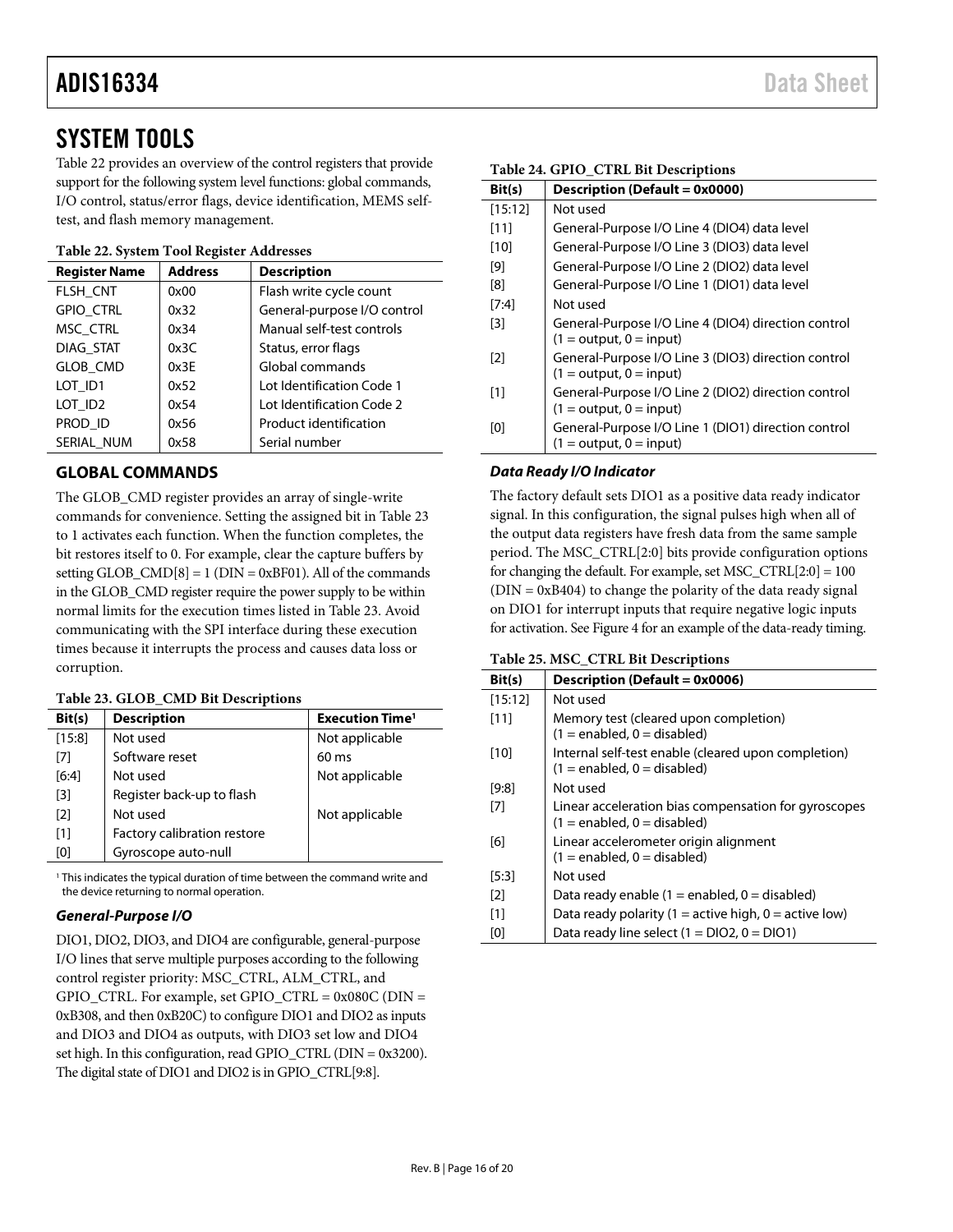## *Self-Test*

The self-test function allows the user to verify the mechanical integrity of each MEMS sensor. It applies an electrostatic force to each sensor element, which results in mechanical displacement that simulates a response to actual motion[. Table 1](#page-2-1) lists the expected response for each sensor and provides pass/fail criteria.

Set  $MSC_CTRL[10] = 1$  (DIN = 0xB504) to run the internal self-test routine, which exercises all inertial sensors, measures each response, makes pass/fail decisions, and reports them to error flags in the DIAG\_STAT register. MSC\_CTRL[10] resets itself to 0 after completing the routine. Zero rotation provides results that are more reliable.

### *Memory Test*

Setting MSC\_CTRL[11] = 1 (DIN = 0xB508) performs a checksum verification of the flash memory locations. The pass/fail result is loaded into DIAG\_STAT[6].

### *Status*

The error flags provide indicator functions for common system level issues. All of the flags are cleared (set to 0) after each DIAG\_STAT register read cycle. If an error condition remains, the error flag returns to 1 during the next sample cycle. The DIAG\_STAT[1:0] bits do not require a read of this register to return to 0. If the power supply voltage goes back into range, these two flags are cleared automatically.

### <span id="page-16-3"></span>**Table 26. DIAG\_STAT Bit Descriptions**

| Bit(s)            | Description (Default = 0x0000)                                              |
|-------------------|-----------------------------------------------------------------------------|
| $[15]$            | Z-axis accelerometer self-test failure $(1 = \text{fail}, 0 = \text{pass})$ |
| $[14]$            | Y-axis accelerometer self-test failure $(1 = \text{fail}, 0 = \text{pass})$ |
| $[13]$            | X-axis accelerometer self-test failure (1 = fail, $0 = \text{pass}$ )       |
| $[12]$            | Z-axis gyroscope self-test failure (1 = fail, 0 = pass)                     |
| [11]              | Y-axis gyroscope self-test failure (1 = fail, 0 = pass)                     |
| $[10]$            | X-axis gyroscope self-test failure $(1 = \text{fail}, 0 = \text{pass})$     |
| [9]               | Alarm 2 status (1 = active, 0 = inactive)                                   |
| [8]               | Alarm 1 status (1 = active, 0 = inactive)                                   |
| $[7]$             | Not used                                                                    |
| [6]               | Flash test, checksum flag $(1 = \text{fail}, 0 = \text{pass})$              |
| [5]               | Self-test diagnostic error flag $(1 = \text{fail}, 0 = \text{pass})$        |
| $[4]$             | Sensor overrange $(1 = \text{fail}, 0 = \text{pass})$                       |
| $[3]$             | SPI communication failure $(1 = \text{fail}, 0 = \text{pass})$              |
| $\lceil 2 \rceil$ | Flash update failure $(1 = \text{fail}, 0 = \text{pass})$                   |
| [1:0]             | Not used                                                                    |

### <span id="page-16-0"></span>**DEVICE IDENTIFICATION**

<span id="page-16-4"></span>

| Table 27. LOT_ID1 and LOT_ID2 Bit Descriptions |  |
|------------------------------------------------|--|
|------------------------------------------------|--|

| <b>Bits</b> | <b>Description</b>      |  |
|-------------|-------------------------|--|
| [15:0]      | Lot identification code |  |
|             |                         |  |

#### <span id="page-16-5"></span>**Table 28. PROD\_ID Bit Descriptions**

| <b>Bits</b> | <b>Description</b>          |
|-------------|-----------------------------|
| [15:0]      | $0x3FCE = 16,334$ (decimal) |
|             |                             |

#### <span id="page-16-6"></span>**Table 29. SERIAL\_NUM Bit Descriptions**

| <b>Bits</b> | <b>Description</b>          |
|-------------|-----------------------------|
| [15:0]      | Serial number, lot specific |

### <span id="page-16-1"></span>**FLASH MEMORY MANAGEMENT**

Set MSC\_CTRL $[11] = 1$  (DIN = 0xB508) to run an internal checksum test on the flash memory, which reports a pass/fail result to DIAG\_STAT[6]. The FLASH\_CNT register (se[e Table 30\)](#page-16-2) provides a running count of flash memory write cycles. This is a tool for managing the endurance of the flash memory[. Figure 22](#page-16-7) quantifies the relationship between data retention and junction temperature.

#### <span id="page-16-2"></span>**Table 30. FLASH\_CNT Bit Descriptions**

<span id="page-16-7"></span>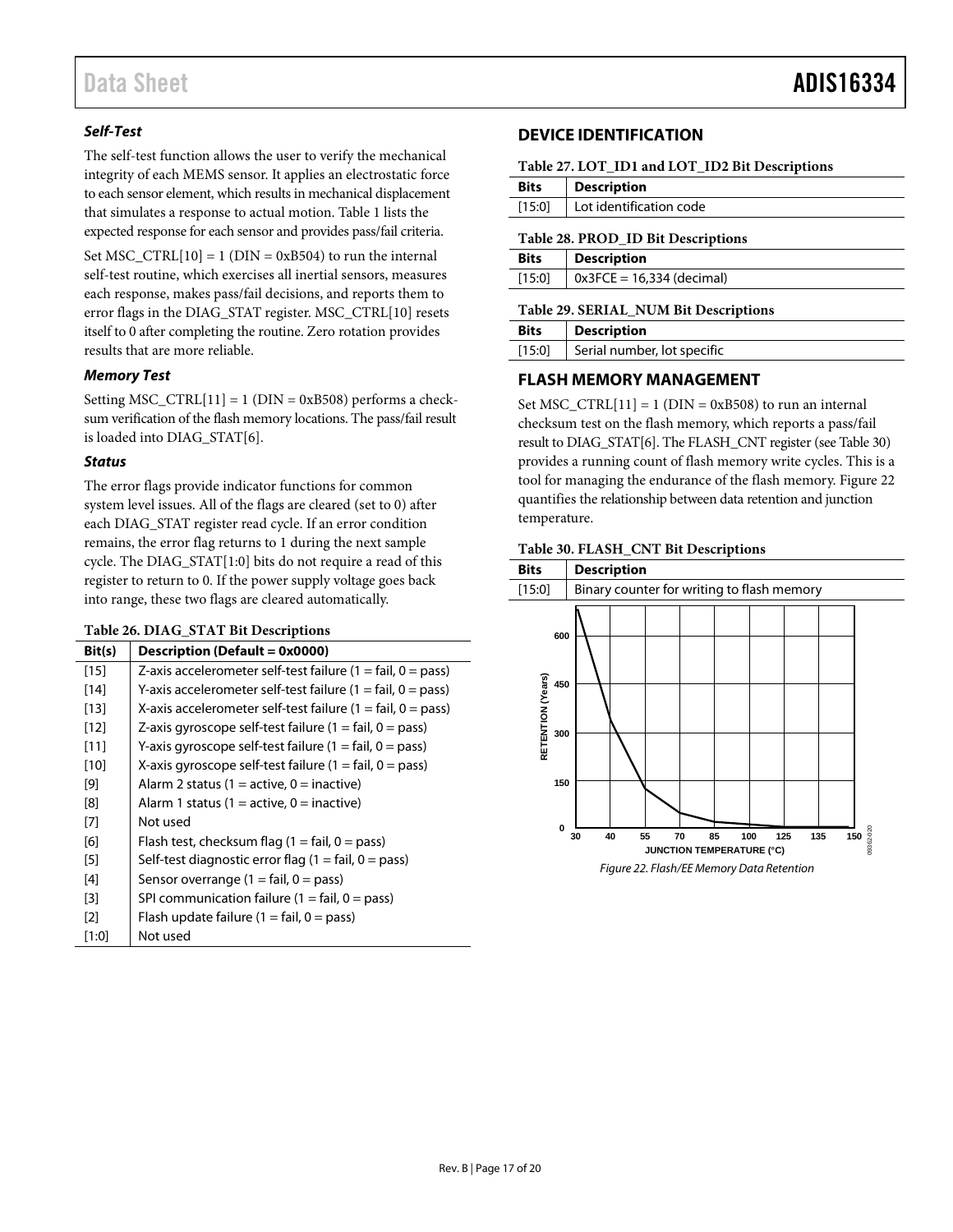# <span id="page-17-0"></span>ALARMS

The ADIS16334 provides two independent alarms, Alarm 1 and Alarm 2, which have a number of programmable settings[. Table 31](#page-17-8) provides a list of registers for these user settings.

### <span id="page-17-8"></span>**Table 31. Registers for Alarm Configuration**

| Register  | <b>Address</b> | <b>Description</b>      |
|-----------|----------------|-------------------------|
| ALM MAG1  | 0x26           | Alarm 1 trigger setting |
| ALM MAG2  | 0x28           | Alarm 2 trigger setting |
| ALM SMPL1 | 0x2A           | Alarm 1 sample period   |
| ALM SMPL2 | 0x2C           | Alarm 2 sample period   |
| ALM CTRL  | 0x2F           | Alarm configuration     |

The ALM\_CTRL register i[n Table 35](#page-17-7) provides data source selection (Bits[15:8]), static/dynamic setting for each alarm (Bits[7:6]), data source filtering (Bit[4]), and alarm indicator signal (Bits[2:0]).

# <span id="page-17-1"></span>**STATIC ALARM USE**

The static alarms setting compares the data source selection (ALM\_CTRL[15:8]) with the values in the ALM\_MAGx registers in [Table 32](#page-17-4) and [Table 33.](#page-17-5) The data format in these registers matches the format of the data selection in ALM\_CTRL[15:8]. The MSB (Bit[15]) of each ALM\_MAGx register establishes the polarity for this comparison. Se[e Table 36,](#page-17-9) Alarm 1, for a static alarm configuration example.

### <span id="page-17-4"></span>**Table 32. ALM\_MAG1 Bit Descriptions**

| Bit(s) | Description (Default = 0x0000)                        |
|--------|-------------------------------------------------------|
| $[15]$ | Trigger polarity, $1 =$ greater than, $0 =$ less than |
| $[14]$ | Not used                                              |
| [13:0] | Threshold setting; matches for format of              |
|        | ALM_CTRL[11:8] output register selection              |

## <span id="page-17-5"></span>**Table 33. ALM\_MAG2 Bit Descriptions**

| Bit(s) | Description (Default = 0x0000)                        |
|--------|-------------------------------------------------------|
| $[15]$ | Trigger polarity, $1 =$ greater than, $0 =$ less than |
| [14]   | Not used                                              |
| [13:0] | Threshold setting; matches for format of              |
|        | ALM_CTRL[15:12] output register selection             |

# <span id="page-17-2"></span>**DYNAMIC ALARM USE**

The dynamic alarm setting monitors the data selection for a rate-of-change comparison. The rate-of-change comparison is represented by the magnitude in the ALM\_MAGx registers over the time represented by the number-of-samples setting in the ALM\_SMPLx registers located in [Table 34.](#page-17-6) See [Table 36,](#page-17-9) Alarm 2, for a dynamic alarm configuration example.

<span id="page-17-6"></span>

| Table 34. ALM_SMPL1 and ALM_SMPL2 Bit Descriptions |
|----------------------------------------------------|
|----------------------------------------------------|

| <b>Bits</b> | <b>Description (Default = 0x0000)</b>                   |
|-------------|---------------------------------------------------------|
| [15:8]      | Not used                                                |
| [7:0]       | Binary, number of samples (both $0x00$ and $0x01 = 1$ ) |

# <span id="page-17-3"></span>**ALARM REPORTING**

The DIAG\_STAT[9:8] bits provide error flags that indicate an alarm condition. The ALM\_CTRL[2:0] bits provide controls for a hardware indicator using DIO1 or DIO2.

<span id="page-17-7"></span>**Table 35. ALM\_CTRL Bit Descriptions**

| Bit(s)  | Description (Default = 0x0000)                           |
|---------|----------------------------------------------------------|
| [15:12] | Alarm 2 data source selection                            |
|         | $0000 =$ disable                                         |
|         | $0001 = x-axis$ gyroscope output                         |
|         | $0010 = y$ -axis gyroscope output                        |
|         | $0011 = z$ -axis gyroscope output                        |
|         | $0100 = x$ -axis accelerometer output                    |
|         | $0101 =$ y-axis accelerometer output                     |
|         | $0110$ = z-axis accelerometer output                     |
|         | $0111 =$ internal temperature output                     |
| [11:8]  | Alarm 1 data source selection (same as Alarm 2)          |
| $[7]$   | Alarm 2, dynamic/static $(1 =$ dynamic, $0 =$ static)    |
| [6]     | Alarm 1, dynamic/static $(1 =$ dynamic, $0 =$ static)    |
| $[5]$   | Not used                                                 |
| [4]     | Data source filtering $(1 =$ filtered, $0 =$ unfiltered) |
| [3]     | Not used                                                 |
| $[2]$   | Alarm indicator (1 = enabled, 0 = disabled)              |
| [1]     | Alarm indicator active polarity (1 = high, 0 = low)      |
| [0]     | Alarm output line select $(1 = DIO2, 0 = DIO1)$          |

## *Alarm Example*

[Table 36](#page-17-9) offers an example that configures Alarm 1 to trigger when filtered ZACCL\_OUT data drops below 0.7 *g*, and Alarm 2 to trigger when filtered ZGYRO\_OUT data changes by more than 50°/sec over a 100 ms period, or 500°/sec2 . The filter setting helps reduce false triggers from noise and refine the accuracy of the trigger points. The ALM\_SMPL2 setting of 82 samples provides a comparison period that is 97.7 ms for an internal sample rate of 819.2 SPS.

<span id="page-17-9"></span>

| DIN               | <b>Description</b>                                                                                                                                                     |
|-------------------|------------------------------------------------------------------------------------------------------------------------------------------------------------------------|
| 0xAF36,           | ALM $CTRL = 0x3697$ .                                                                                                                                                  |
| 0xAE97            | Alarm 2: dynamic, ΔZGYRO OUT (Δ-time,<br>ALM SMPL2) > ALM MAG2.                                                                                                        |
|                   | Alarm 1: static, ZACCL OUT < ALM MAG1. Use filtered<br>data source for comparison. DIO2 output indicator,<br>positive polarity.                                        |
| 0xA983,<br>0xA8E8 | ALM MAG2 = $0x83E8$ (true if $\Delta Z$ GYRO OUT > 50°/sec)<br>$50^{\circ}/sec \div 0.05^{\circ}/sec$ per LSB = 1000 = 0x03E8,<br>ALM $MAG2[15] = 1$ for greater than. |
| 0xA702,<br>0xA6BC | ALM MAG1 = $0x02BC$ (true if ZACCL OUT < $0.7q$ )<br>$0.7 g \div 1$ mg/LSB = 700 LSB = 0x02BC,<br>ALM $MAG1[15] = 0$ for less than.                                    |
| 0xAC66            | ALM SMPL2[7:0] = $0x52$ (82 samples).                                                                                                                                  |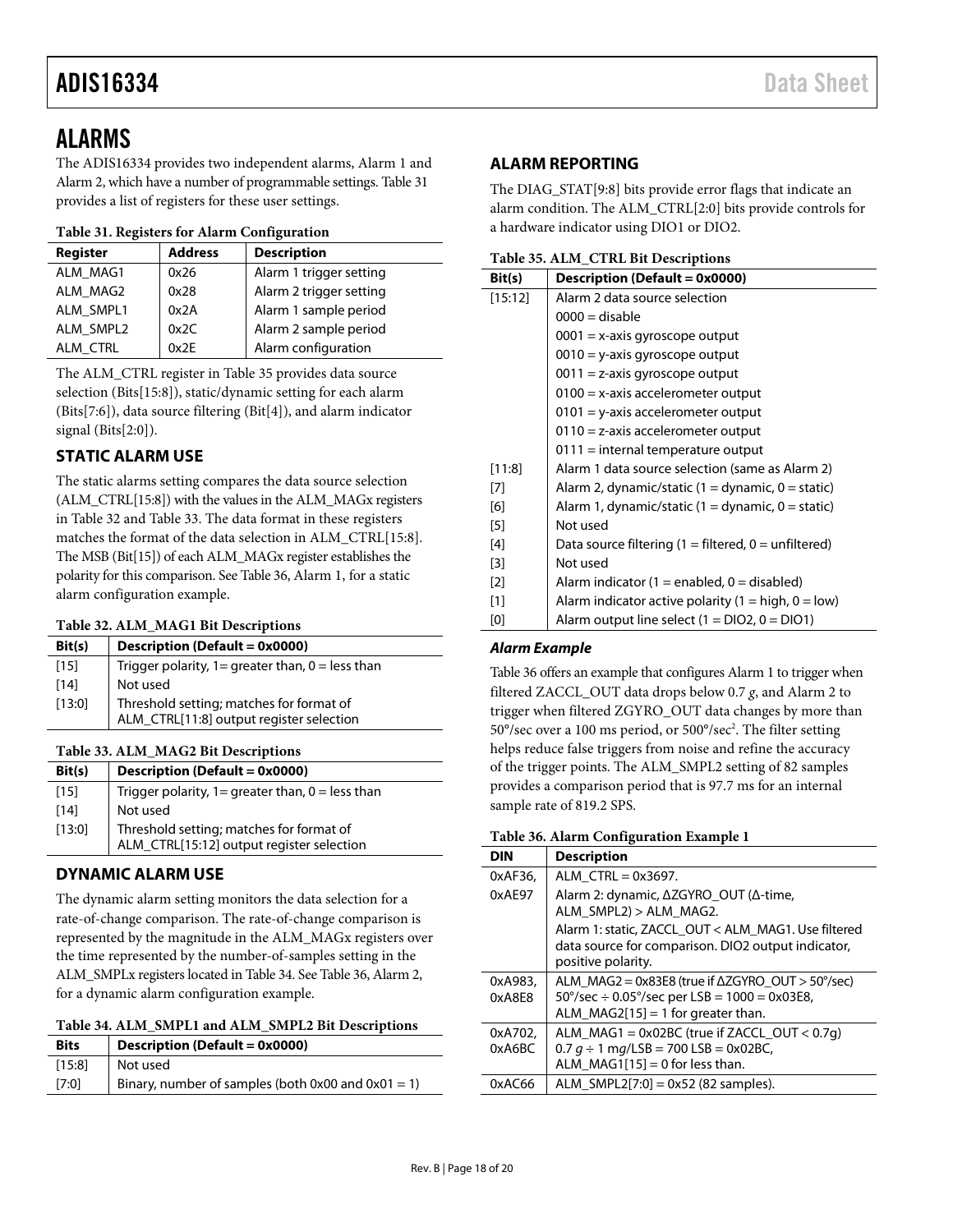# <span id="page-18-2"></span><span id="page-18-0"></span>APPLICATIONS INFORMATION **ADIS16334/PCBZ**

<span id="page-18-1"></span>The ADIS16334/PCBZ includes one ADIS16334BLMZ, one interface PCB, and one interface flex. This combination of components enables quicker installation for prototype evaluation and algorithm development[. Figure 23](#page-18-3) provides a mechanical design example for using these three components in a system.



<span id="page-18-3"></span>[Figure 24 p](#page-18-4)rovides the pin assignments for the interface board, when it is properly connected to the ADIS16334BMLZ in this manner.



# <span id="page-18-4"></span>**Installation**

The following steps provide an example installation process for using these three components:

 Drill and tap M2 and M3 holes in the system frame, according to the locations i[n Figure 23.](#page-18-3) The distance between these components is flexible but make sure that the hole-to-hole

distance is within the 15 mm to 45 mm range shown in the diagram.

- Install the ADIS16334 using M2 machine screws. Use a mounting torque of 25 inch-ounces.
- Install the interface PCB using M3 machine screws.
- Connect J1 on the interface flex to the ADIS16334BMLZ connector.
- Connect J2 on the interface flex to J3 on the interface PCB. Note that J2 (interface flex) has 20 pins and J3 (interface PCB) has 24 pins. Make sure that Pin 1 on J2 (interface flex) connects to Pin 20 on J3 (interface PCB). J3 has a Pin 1 indicator to help guide this connection.
- Connect the ADIS16334BMLZ power, ground, and SPI signals to an embedded processor board using J1 and a 12-pin, 1 mm ribbon cable system. The following parts may be useful in building this type of cable: 3M Part Number 152212-0100-GB (ribbon crimp connector) and 3M Part Number 3625/12 (ribbon cable).
- Connect the ADIS16334BMLZ auxiliary I/O functions to the embedded processor board using J2 and the same type of ribbon cable system as J1.

The ADIS16334 does not require external capacitors for normal operation; therefore, the interface PCB does not use the C1/C2 pads (not shown in [Figure 23\).](#page-18-3)

# **MOUNTING APPROACHES**

In addition to the approach in [Figure 23,](#page-18-3) the ADIS16334 also enables several connector-down mounting approaches. Refer to the [AN-1146 A](http://www.analog.com/AN-1146)pplication Note for additional details that support this mounting configuration.